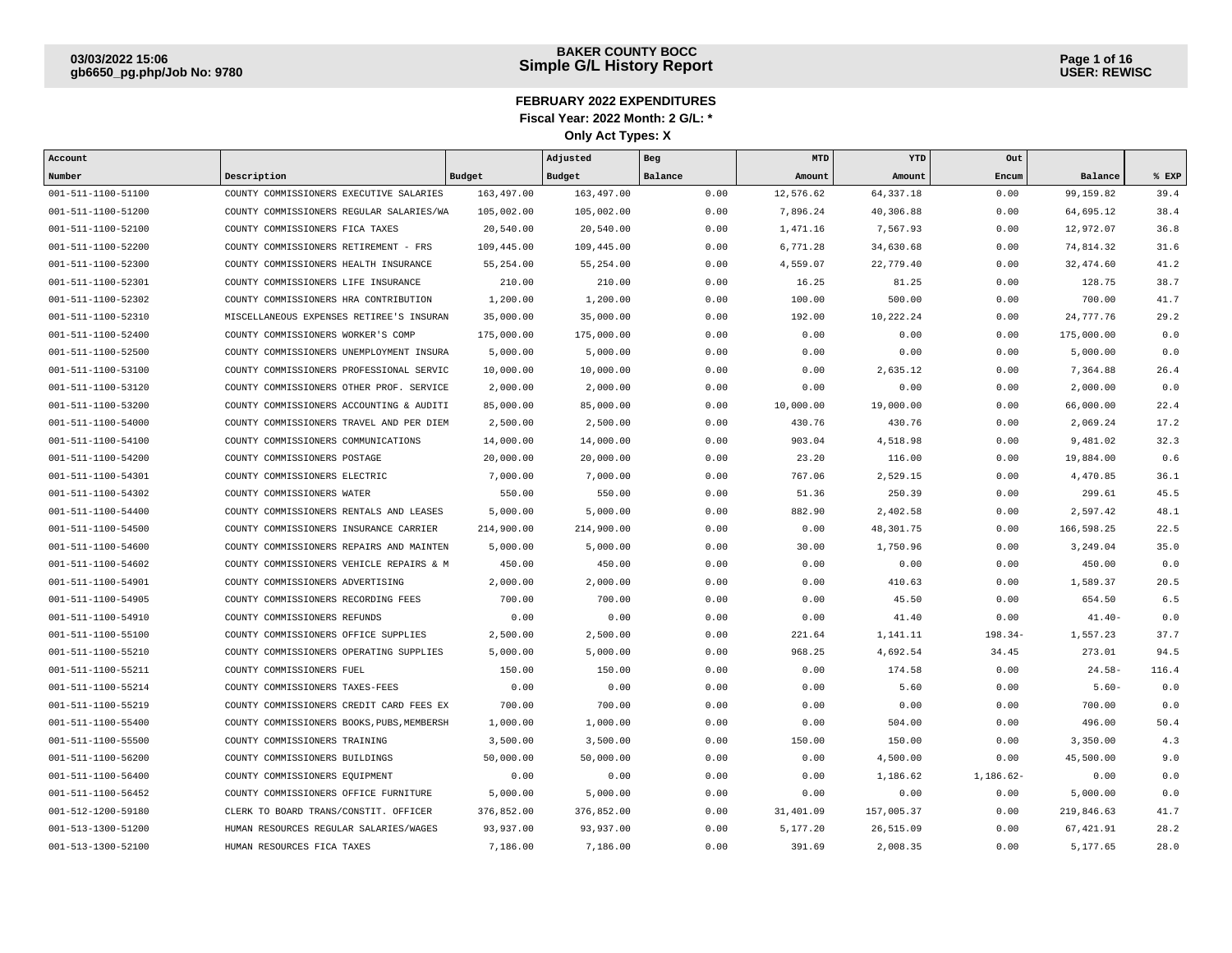| Account                    |                                          |             | Adjusted    | Beg     | MTD       | YTD        | Out         |               |         |
|----------------------------|------------------------------------------|-------------|-------------|---------|-----------|------------|-------------|---------------|---------|
| Number                     | Description                              | Budget      | Budget      | Balance | Amount    | Amount     | Encum       | Balance       | $$$ EXP |
| 001-513-1300-52200         | HUMAN RESOURCES RETIREMENT - FRS         | 14,065,00   | 14,065.00   | 0.00    | 860.26    | 4,404.33   | 0.00        | 9,660.67      | 31.3    |
| 001-513-1300-52300         | HUMAN RESOURCES HEALTH INSURANCE         | 17,968.00   | 17,968.00   | 0.00    | 574.82    | 2,874.10   | 0.00        | 15,093.90     | 16.0    |
| 001-513-1300-52301         | HUMAN RESOURCES LIFE INSURANCE           | 60.00       | 60.00       | 0.00    | 2.50      | 12.50      | 0.00        | 47.50         | 20.8    |
| 001-513-1300-52302         | HUMAN RESOURCES HRA CONTRIBUTION         | 480.00      | 480.00      | 0.00    | 20.00     | 100.00     | 0.00        | 380.00        | 20.8    |
| 001-513-1300-54000         | HUMAN RESOURCES TRAVEL AND PER DIEM      | 125.00      | 125.00      | 0.00    | 0.00      | 0.00       | 0.00        | 125.00        | 0.0     |
| 001-513-1300-55100         | HUMAN RESOURCES OFFICE SUPPLIES          | 250.00      | 250.00      | 0.00    | 251.45    | 357.27     | 0.00        | $107.27 -$    | 142.9   |
| 001-513-1300-55210         | HUMAN RESOURCES OPERATING SUPPLIES       | 125.00      | 125.00      | 0.00    | 0.00      | 114.50     | 0.00        | 10.50         | 91.6    |
| 001-513-1300-55211         | HUMAN RESOURCES FUEL                     | 75.00       | 75.00       | 0.00    | 0.00      | 0.00       | 0.00        | 75.00         | 0.0     |
| 001-513-1300-55500         | HUMAN RESOURCES TRAINING                 | 150.00      | 150.00      | 0.00    | 0.00      | 0.00       | 0.00        | 150.00        | 0.0     |
| 001-513-1300-56400         | HUMAN RESOURCES EQUIPMENT                | 450.00      | 450.00      | 0.00    | 0.00      | 0.00       | 0.00        | 450.00        | 0.0     |
| 001-513-1300-56452         | HUMAN RESOURCES OFFICE FURNITURE         | 300.00      | 300.00      | 0.00    | 0.00      | 0.00       | 0.00        | 300.00        | 0.0     |
| 001-513-1310-55100         | FINANCE AND BUDGET OFFICE SUPPLIES       | 1,500.00    | 1,500.00    | 0.00    | 0.00      | 80.47      | 0.00        | 1,419.53      | 5.4     |
| 001-513-1310-55210         | FINANCE AND BUDGET OPERATING SUPPLIES    | 15,500.00   | 15,500.00   | 0.00    | 0.00      | 36.30      | $36.30 -$   | 15,500.00     | 0.0     |
| 001-513-1310-56455         | FINANCE AND BUDGET SOFTWARE LICENSES-CAP | 0.00        | 0.00        | 0.00    | 0.00      | 1,725.53   | $1,725.53-$ | 0.00          | 0.0     |
| 001-513-1400-54600         | PROPERTY APPRAISER REPAIRS AND MAINTENAN | 1,000.00    | 1,000.00    | 0.00    | 411.00    | 666.00     | 0.00        | 334.00        | 66.6    |
| 001-513-1400-55100         | PROPERTY APPRAISER OFFICE SUPPLIES       | 2,400.00    | 3,400.00    | 0.00    | 0.00      | 600.46     | 0.00        | 2,799.54      | 17.7    |
| 001-513-1400-55210         | PROPERTY APPRAISER OPERATING SUPPLIES    | 0.00        | 3,700.00    | 0.00    | 0.00      | 0.00       | 0.00        | 3,700.00      | 0.0     |
| 001-513-1400-59180         | PROPERTY APPRAISER TRANS/CONSTIT. OFFICE | 710,781.00  | 706,081.00  | 0.00    | 0.00      | 302,921.53 | 0.00        | 403,159.47    | 42.9    |
| 001-513-1500-54301         | TAX COLLECTOR ELECTRIC                   | 20,000.00   | 20,000.00   | 0.00    | 0.00      | 4,804.45   | 0.00        | 15, 195.55    | 24.0    |
| 001-513-1500-54302         | TAX COLLECTOR WATER                      | 3,305.00    | 3,305.00    | 0.00    | 147.93    | 705.09     | 0.00        | 2,599.91      | 21.3    |
| 001-513-1500-54600         | TAX COLLECTOR REPAIRS AND MAINTENANCE    | 1,000.00    | 1,000.00    | 0.00    | 234.64    | 734.64     | 0.00        | 265.36        | 73.5    |
| 001-513-1500-59180         | TAX COLLECTOR TRANS/CONSTIT. OFFICER     | 250, 291.00 | 250, 291.00 | 0.00    | 0.00      | 89,782.68  | 0.00        | 160,508.32    | 35.9    |
| 001-513-1500-59181         | TAX COLLECTOR OTHER CONSTIT. OFFICER     | 334,184.00  | 334,184.00  | 0.00    | 0.00      | 297,937.46 | 0.00        | 36, 246.54    | 89.2    |
| 001-513-1900-54600         | SUPERVISOR OF ELECTIONS REPAIRS AND MAIN | 2,000.00    | 2,000.00    | 0.00    | 0.00      | 0.00       | 0.00        | 2,000.00      | 0.0     |
| 001-513-1900-59180         | SUPERVISOR OF ELECTIONS TRANS/CONSTIT. O | 594,720.00  | 594,720.00  | 0.00    | 45,955.64 | 273,030.52 | 0.00        | 321,689.48    | 45.9    |
| $001 - 514 - 1600 - 53100$ | LEGAL COUNSEL PROFESSIONAL SERVICES      | 0.00        | 0.00        | 0.00    | 5.000.00  | 25,000.00  | 0.00        | $25.000.00 -$ | 0.0     |
| 001-514-1600-53130         | LEGAL COUNSEL MIDPOINT PKWY GRNT MATCH   | 60,000.00   | 60,000.00   | 0.00    | 0.00      | 0.00       | 0.00        | 60,000.00     | 0.0     |
| 001-516-4000-51200         | INFORMATION SYSTEMS REGULAR SALARIES/WAG | 167,600.00  | 167,600.00  | 0.00    | 12,584.64 | 55,612.71  | 0.00        | 111,987.29    | 33.2    |
| 001-516-4000-52100         | INFORMATION SYSTEMS FICA TAXES           | 12,821.00   | 12,821.00   | 0.00    | 934.05    | 4,144.01   | 0.00        | 8,676.99      | 32.3    |
| 001-516-4000-52200         | INFORMATION SYSTEMS RETIREMENT - FRS     | 18,134.00   | 18,134.00   | 0.00    | 1,361.66  | 6,017.32   | 0.00        | 12,116.68     | 33.2    |
| 001-516-4000-52300         | INFORMATION SYSTEMS HEALTH INSURANCE     | 20,372.00   | 20,372.00   | 0.00    | 1,717.05  | 6,868.20   | 0.00        | 13,503.80     | 33.7    |
| 001-516-4000-52301         | INFORMATION SYSTEMS LIFE INSURANCE       | 90.00       | 90.00       | 0.00    | 7.50      | 30.00      | 0.00        | 60.00         | 33.3    |
| 001-516-4000-52302         | INFORMATION SYSTEMS HRA CONTRIBUTION     | 720.00      | 720.00      | 0.00    | 60.00     | 240.00     | 0.00        | 480.00        | 33.3    |
| 001-516-4000-54100         | INFORMATION SYSTEMS COMMUNICATIONS       | 16,060.00   | 16,060.00   | 0.00    | 1,938.52  | 10,316.76  | 0.00        | 5,743.24      | 64.2    |
| 001-516-4000-54603         | INFORMATION SYSTEMS EQUIPMENT REPAIRS &  | 10,000.00   | 10,000.00   | 0.00    | 0.00      | 66.50      | 0.00        | 9,933.50      | 0.7     |
| 001-516-4000-54901         | INFORMATION SYSTEMS ADVERTISING          | 0.00        | 0.00        | 0.00    | 0.00      | 92.50      | 0.00        | $92.50 -$     | 0.0     |
| 001-516-4000-55210         | INFORMATION SYSTEMS OPERATING SUPPLIES   | 3,000.00    | 3,000.00    | 0.00    | 150.00    | 1,101.86   | 0.00        | 1,898.14      | 36.7    |
| 001-516-4000-55211         | INFORMATION SYSTEMS FUEL                 | 300.00      | 300.00      | 0.00    | 0.00      | 0.00       | 0.00        | 300.00        | 0.0     |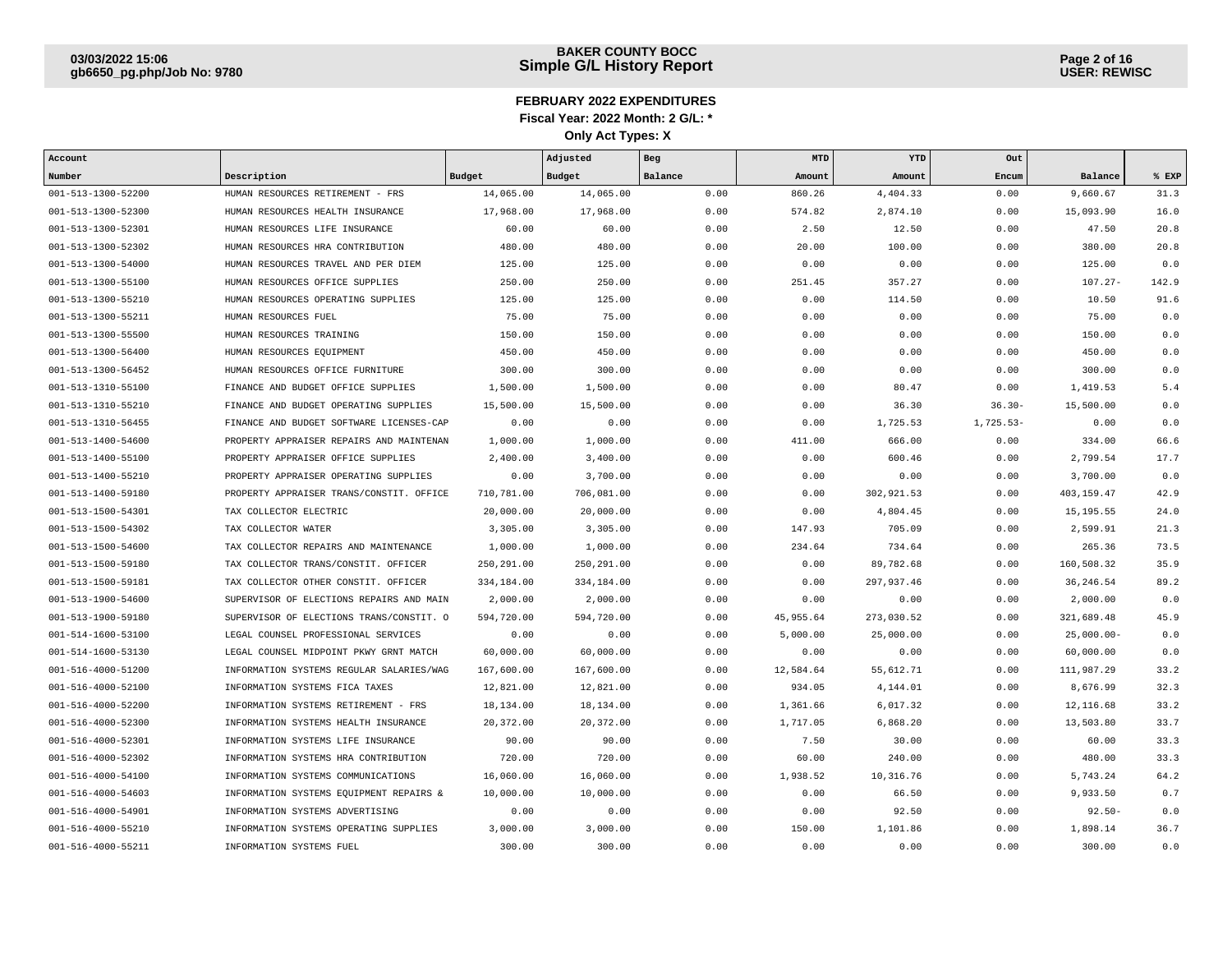| Account                    |                                          |            | Adjusted   | Beg     | MTD       | YTD        | Out          |             |         |
|----------------------------|------------------------------------------|------------|------------|---------|-----------|------------|--------------|-------------|---------|
| Number                     | Description                              | Budget     | Budget     | Balance | Amount    | Amount     | Encum        | Balance     | % EXP   |
| 001-516-4000-55500         | INFORMATION SYSTEMS TRAINING             | 2,500.00   | 2,500.00   | 0.00    | 550.00    | 550.00     | 0.00         | 1,950.00    | 22.0    |
| $001 - 516 - 4000 - 56400$ | INFORMATION SYSTEMS EQUIPMENT            | 52,600.00  | 52,600.00  | 0.00    | 0.00      | 39,869.00  | 5,047.74     | 7,683.26    | 85.4    |
| $001 - 516 - 4000 - 56452$ | INFORMATION SYSTEMS OFFICE FURNITURE     | 15,300.00  | 15,300.00  | 0.00    | 0.00      | 169.99     | $169.99 -$   | 15,300.00   | 0.0     |
| 001-516-4000-56455         | INFORMATION SYSTEMS SOFTWARE LICENSES-CA | 21,596.00  | 21,596.00  | 0.00    | 199.00    | 6,896.20   | $2,100.00 -$ | 16,799.80   | 22.2    |
| 001-519-2100-51200         | FACILITIES MAINTENANCE REGULAR SALARIES/ | 94,622.00  | 94,622.00  | 0.00    | 6,253.62  | 31,947.74  | 0.00         | 62,674.26   | 33.8    |
| 001-519-2100-51400         | FACILITIES MAINTENANCE OVERTIME          | 0.00       | 0.00       | 0.00    | 0.00      | 80.34      | 0.00         | $80.34-$    | 0.0     |
| 001-519-2100-52100         | FACILITIES MAINTENANCE FICA TAXES        | 7,239.00   | 7,239.00   | 0.00    | 434.71    | 2,248.97   | 0.00         | 4,990.03    | 31.1    |
| 001-519-2100-52200         | FACILITIES MAINTENANCE RETIREMENT - FRS  | 10,238.00  | 10,238.00  | 0.00    | 676.64    | 3,465.44   | 0.00         | 6,772.56    | 33.9    |
| 001-519-2100-52300         | FACILITIES MAINTENANCE HEALTH INSURANCE  | 31,841.00  | 31,841.00  | 0.00    | 2,190.64  | 10,953.20  | 0.00         | 20,887.80   | 34.4    |
| 001-519-2100-52301         | FACILITIES MAINTENANCE LIFE INSURANCE    | 75.00      | 75.00      | 0.00    | 5.00      | 25.00      | 0.00         | 50.00       | 33.3    |
| 001-519-2100-52302         | FACILITIES MAINTENANCE HRA CONTRIBUTION  | 480.00     | 480.00     | 0.00    | 40.00     | 200.00     | 0.00         | 280.00      | 41.7    |
| 001-519-2100-54100         | FACILITIES MAINTENANCE COMMUNICATIONS    | 2,600.00   | 2,600.00   | 0.00    | 210.20    | 1,013.28   | 0.00         | 1,586.72    | 39.0    |
| 001-519-2100-54302         | FACILITIES MAINTENANCE WATER             | 500.00     | 500.00     | 0.00    | 45.77     | 202.42     | 0.00         | 297.58      | 40.5    |
| 001-519-2100-54600         | FACILITIES MAINTENANCE REPAIRS AND MAINT | 7,000.00   | 7,000.00   | 0.00    | 617.61    | 3,397.33   | 0.00         | 3,602.67    | 48.5    |
| 001-519-2100-54600.1       | FACILITIES MAINTENANCE REPAIRS/MAINT-GBB | 5,000.00   | 5,000.00   | 0.00    | 0.00      | 134.06     | 1,519.96-    | 6,385.90    | $27.7-$ |
| 001-519-2100-54601         | FACILITIES MAINTENANCE REPAIRS & MAINT./ | 10,000.00  | 10,000.00  | 0.00    | 0.00      | 0.00       | 0.00         | 10,000.00   | 0.0     |
| 001-519-2100-54602         | FACILITIES MAINTENANCE VEHICLE REPAIRS & | 1,000.00   | 1,000.00   | 0.00    | 320.00    | 371.36     | 0.00         | 628.64      | 37.1    |
| 001-519-2100-55210         | FACILITIES MAINTENANCE OPERATING SUPPLIE | 3,000.00   | 3,000.00   | 0.00    | 276.07    | 1,996.09   | 0.00         | 1,003.91    | 66.5    |
| 001-519-2100-55211         | FACILITIES MAINTENANCE FUEL              | 5,000.00   | 5,000.00   | 0.00    | 467.44    | 2,732.54   | 0.00         | 2,267.46    | 54.7    |
| 001-522-3700-58106         | MISCELLANEOUS EXPENSES FIRE CONTROL EXPE | 15,900.00  | 15,900.00  | 0.00    | 0.00      | 0.00       | 0.00         | 15,900.00   | 0.0     |
| 001-524-2500-51200         | COMMUNITY DEVELOPMENT REGULAR SALARIES/W | 242,518.00 | 242,518.00 | 0.00    | 12,989.78 | 57, 427.70 | 0.00         | 185,090.30  | 23.7    |
| 001-524-2500-52100         | COMMUNITY DEVELOPMENT FICA TAXES         | 18,553.00  | 18,553.00  | 0.00    | 971.37    | 4,290.34   | 0.00         | 14,262.66   | 23.1    |
| 001-524-2500-52200         | COMMUNITY DEVELOPMENT RETIREMENT - FRS   | 26,240.00  | 26,240.00  | 0.00    | 1,405.48  | 6.213.60   | 0.00         | 20,026.40   | 23.7    |
| 001-524-2500-52300         | COMMUNITY DEVELOPMENT HEALTH INSURANCE   | 48,812.00  | 48,812.00  | 0.00    | 1,374.51  | 6,869.67   | 0.00         | 41,942.33   | 14.1    |
| 001-524-2500-52301         | COMMUNITY DEVELOPMENT LIFE INSURANCE     | 165.00     | 165.00     | 0.00    | 6.00      | 30.00      | 0.00         | 135.00      | 18.2    |
| 001-524-2500-52302         | COMMUNITY DEVELOPMENT HRA CONTRIBUTION   | 1,320.00   | 1,320.00   | 0.00    | 48.00     | 240.00     | 0.00         | 1,080.00    | 18.2    |
| 001-524-2500-53100         | COMMUNITY DEVELOPMENT PROFESSIONAL SERVI | 65,000.00  | 65,000.00  | 0.00    | 6,683.33  | 67,499.95  | 0.00         | $2,499.95-$ | 103.9   |
| 001-524-2500-53101         | PROFESSIONAL SERVICES-BLDG INSPECTOR     | 55,000.00  | 55,000.00  | 0.00    | 0.00      | 0.00       | 0.00         | 55,000.00   | 0.0     |
| 001-524-2500-53400         | COMMUNITY DEVELOPMENT OTHER CONTRACTUAL  | 0.00       | 0.00       | 0.00    | 0.00      | 1,000.00   | 0.00         | $1,000.00-$ | 0.0     |
| 001-524-2500-54000         | COMMUNITY DEVELOPMENT TRAVEL AND PER DIE | 1,000.00   | 1,000.00   | 0.00    | 0.00      | 0.00       | 0.00         | 1,000.00    | 0.0     |
| 001-524-2500-54100         | COMMUNITY DEVELOPMENT COMMUNICATIONS     | 2,400.00   | 2,400.00   | 0.00    | 108.06    | 541.89     | 0.00         | 1,858.11    | 22.6    |
| 001-524-2500-54200         | COMMUNITY DEVELOPMENT POSTAGE            | 1,200.00   | 1,200.00   | 0.00    | 7.58      | 285.90     | 0.00         | 914.10      | 23.8    |
| 001-524-2500-54301         | COMMUNITY DEVELOPMENT ELECTRIC           | 4,600.00   | 4,600.00   | 0.00    | 281.46    | 1,222.97   | 0.00         | 3,377.03    | 26.6    |
| 001-524-2500-54302         | COMMUNITY DEVELOPMENT WATER              | 700.00     | 700.00     | 0.00    | 46.50     | 232.67     | 0.00         | 467.33      | 33.2    |
| 001-524-2500-54400         | COMMUNITY DEVELOPMENT RENTALS AND LEASES | 1,900.00   | 1,900.00   | 0.00    | 97.00     | 923.72     | 0.00         | 976.28      | 48.6    |
| 001-524-2500-54600         | COMMUNITY DEVELOPMENT REPAIRS AND MAINTE | 900.00     | 900.00     | 0.00    | 489.00    | 906.44     | 0.00         | $6.44-$     | 100.7   |
| 001-524-2500-54602         | COMMUNITY DEVELOPMENT VEHICLE REPAIRS &  | 1,500.00   | 1,500.00   | 0.00    | 0.00      | 0.00       | 0.00         | 1,500.00    | 0.0     |
| 001-524-2500-54901         | COMMUNITY DEVELOPMENT ADVERTISING        | 7,500.00   | 7,500.00   | 0.00    | 0.00      | 1,743.50   | 0.00         | 5,756.50    | 23.3    |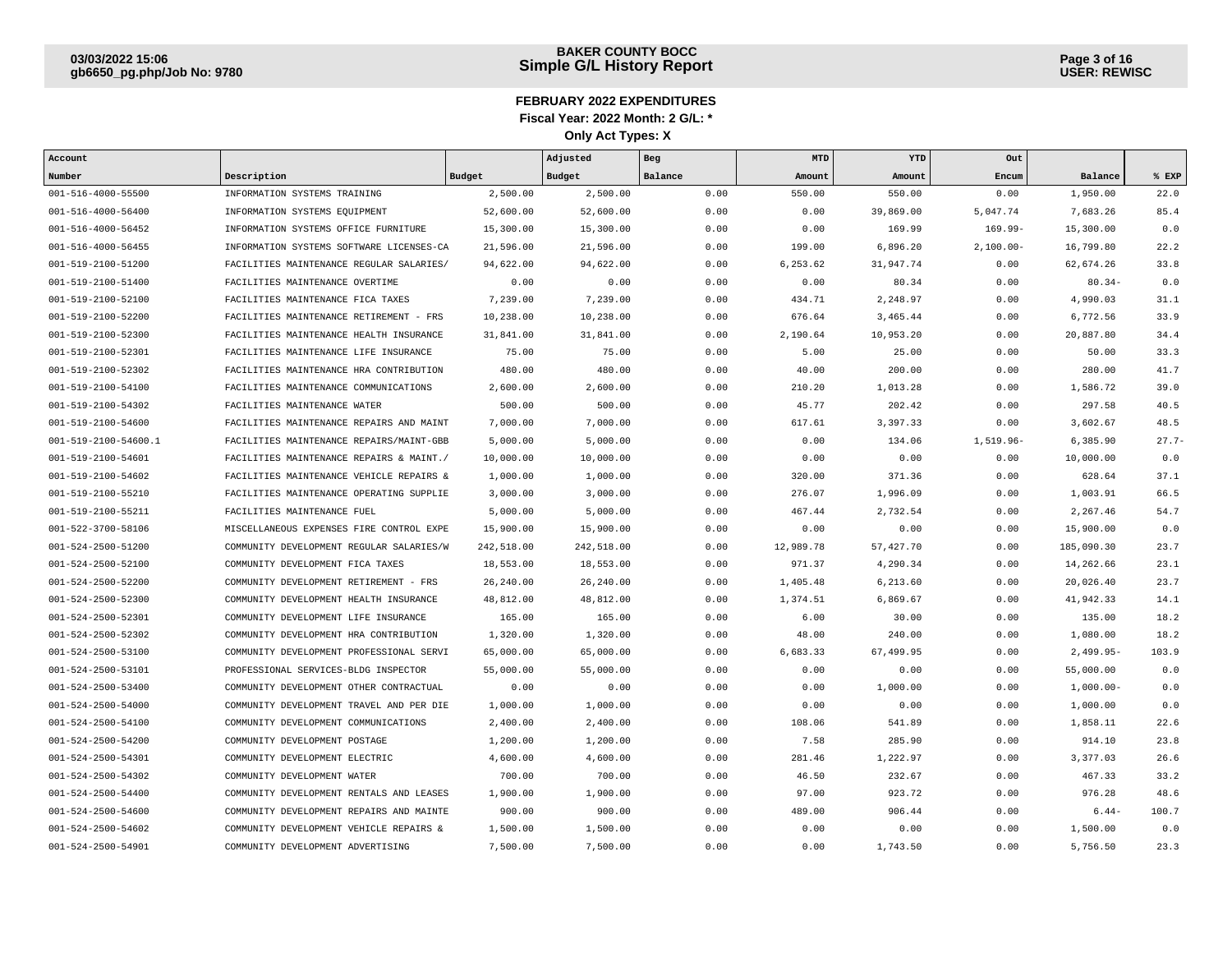| Account                    |                                            |               | Adjusted   | Beg     | MTD        | YTD        | Out           |             |       |
|----------------------------|--------------------------------------------|---------------|------------|---------|------------|------------|---------------|-------------|-------|
| Number                     | Description                                | <b>Budget</b> | Budget     | Balance | Amount     | Amount     | Encum         | Balance     | % EXP |
| 001-524-2500-54905         | COMMUNITY DEVELOPMENT RECORDING FEES       | 1,500.00      | 1,500.00   | 0.00    | 108.00     | 527.50     | 0.00          | 972.50      | 35.2  |
| 001-524-2500-54910         | COMMUNITY DEVELOPMENT REFUNDS              | 0.00          | 0.00       | 0.00    | 0.00       | 79.00      | 0.00          | $79.00 -$   | 0.0   |
| 001-524-2500-55100         | COMMUNITY DEVELOPMENT OFFICE SUPPLIES      | 3,000.00      | 3,000.00   | 0.00    | 319.59     | 1,106.04   | $20.00 -$     | 1,913.96    | 36.2  |
| 001-524-2500-55210         | COMMUNITY DEVELOPMENT OPERATING SUPPLIES   | 4,000.00      | 4,000.00   | 0.00    | 84.77      | 393.46     | 0.00          | 3,606.54    | 9.8   |
| 001-524-2500-55211         | COMMUNITY DEVELOPMENT FUEL                 | 750.00        | 750.00     | 0.00    | 395.23     | 860.53     | 0.00          | $110.53-$   | 114.7 |
| 001-524-2500-55214         | COMMUNITY DEVELOPMENT TAXES-FEES           | 5,500.00      | 5,500.00   | 0.00    | 0.00       | 805.34     | 0.00          | 4,694.66    | 14.6  |
| 001-524-2500-55219         | COMMUNITY DEVELOPMENT CREDIT CARD FEES E   | 5,000.00      | 5,000.00   | 0.00    | 302.75     | 1,902.19   | 0.00          | 3,097.81    | 38.0  |
| 001-524-2500-55400         | COMMUNITY DEVELOPMENT BOOKS, PUBS, MEMBERS | 1,250.00      | 1,250.00   | 0.00    | 0.00       | 247.00     | 0.00          | 1,003.00    | 19.8  |
| 001-524-2500-55500         | COMMUNITY DEVELOPMENT TRAINING             | 500.00        | 500.00     | 0.00    | 0.00       | 0.00       | 0.00          | 500.00      | 0.0   |
| 001-524-2500-56400         | COMMUNITY DEVELOPMENT EQUIPMENT            | 300.00        | 300.00     | 0.00    | 0.00       | 0.00       | 0.00          | 300.00      | 0.0   |
| 001-524-2500-56452         | COMMUNITY DEVELOPMENT OFFICE FURNITURE     | 3,500.00      | 3,500.00   | 0.00    | 0.00       | 0.00       | 0.00          | 3,500.00    | 0.0   |
| 001-526-2600-51200         | EMS TRANSPORT REGULAR SALARIES/WAGES       | 355,543.00    | 355,543.00 | 0.00    | 14,508.14  | 78,779.95  | 0.00          | 276,763.05  | 22.2  |
| 001-526-2600-51400         | EMS TRANSPORT OVERTIME                     | 83,160.00     | 83,160.00  | 0.00    | 11, 121.85 | 44,505.86  | 0.00          | 38,654.14   | 53.5  |
| 001-526-2600-52100         | EMS TRANSPORT FICA TAXES                   | 30,883.00     | 30,883.00  | 0.00    | 1,925.63   | 9,149.03   | 0.00          | 21,733.97   | 29.6  |
| 001-526-2600-52200         | EMS TRANSPORT RETIREMENT - FRS             | 62,578.00     | 62,578.00  | 0.00    | 5,802.70   | 27,048.49  | 0.00          | 35,529.51   | 43.2  |
| 001-526-2600-52300         | EMS TRANSPORT HEALTH INSURANCE             | 62,584.00     | 62,584.00  | 0.00    | 2,451.82   | 13,056.99  | 0.00          | 49,527.01   | 20.9  |
| 001-526-2600-52301         | EMS TRANSPORT LIFE INSURANCE               | 270.00        | 270.00     | 0.00    | 10.70      | 57.94      | 0.00          | 212.06      | 21.5  |
| 001-526-2600-52302         | EMS TRANSPORT HRA CONTRIBUTION             | 2,160.00      | 2,160.00   | 0.00    | 45.58      | 395.22     | 0.00          | 1,764.78    | 18.3  |
| $001 - 526 - 2600 - 53400$ | EMS TRANSPORT OTHER CONTRACTUAL            | 30,800.00     | 30,800.00  | 0.00    | 0.00       | 0.00       | 0.00          | 30,800.00   | 0.0   |
| 001-526-2600-54301         | EMS TRANSPORT ELECTRIC                     | 3,000.00      | 3,000.00   | 0.00    | 0.00       | 0.00       | 0.00          | 3,000.00    | 0.0   |
| 001-526-2600-54400         | EMS TRANSPORT RENTALS AND LEASES           | 2,800.00      | 2,800.00   | 0.00    | 0.00       | 0.00       | 0.00          | 2,800.00    | 0.0   |
| 001-526-2600-54600         | EMS TRANSPORT REPAIRS AND MAINTENANCE      | 5,000.00      | 5,000.00   | 0.00    | 0.00       | 3,395.20   | $3,395.21-$   | 5,000.01    | 0.0   |
| 001-526-2600-54602         | EMS TRANSPORT VEHICLE REPAIRS & MAINT.     | 7,000.00      | 7,000.00   | 0.00    | 0.00       | 4,311.77   | $3, 515.13 -$ | 6,203.36    | 11.4  |
| 001-526-2600-54615         | EMS TRANSPORT BUILDING MAINTENANCE         | 500.00        | 500.00     | 0.00    | 0.00       | 0.00       | 906.99        | $406.99 -$  | 181.4 |
| 001-526-2600-54901         | EMS TRANSPORT ADVERTISING                  | 700.00        | 700.00     | 0.00    | 0.00       | 0.00       | 0.00          | 700.00      | 0.0   |
| 001-526-2600-55210         | EMS TRANSPORT OPERATING SUPPLIES           | 15,000.00     | 15,000.00  | 0.00    | 150.00     | 5,225.74   | $3,378.23-$   | 13, 152.49  | 12.3  |
| 001-526-2600-55211         | EMS TRANSPORT FUEL                         | 20,000.00     | 20,000.00  | 0.00    | 0.00       | 0.00       | 0.00          | 20,000.00   | 0.0   |
| 001-526-2600-55400         | EMS TRANSPORT BOOKS, PUBS, MEMBERSHIPS     | 1,000.00      | 1,000.00   | 0.00    | 0.00       | 0.00       | 0.00          | 1,000.00    | 0.0   |
| 001-526-2600-55420         | EMS TRANSPORT EMPLOYEE UNIFORMS            | 1,650.00      | 1,650.00   | 0.00    | 0.00       | 164.97     | 0.00          | 1,485.03    | 10.0  |
| 001-526-2600-55500         | EMS TRANSPORT TRAINING                     | 500.00        | 500.00     | 0.00    | 0.00       | 1,050.00   | 0.00          | $550.00 -$  | 210.0 |
| 001-526-2600-56400         | EMS TRANSPORT EQUIPMENT                    | 5,000.00      | 5,000.00   | 0.00    | 0.00       | 0.00       | 0.00          | 5,000.00    | 0.0   |
| 001-526-2600-56452         | EMS TRANSPORT OFFICE FURNITURE             | 2,000.00      | 2,000.00   | 0.00    | 0.00       | 0.00       | 0.00          | 2,000.00    | 0.0   |
| 001-526-2700-51100         | EMERGENCY MEDICAL SERVICE EXECUTIVE SALA   | 16,828.00     | 16,828.00  | 0.00    | 1,294.46   | 6,608.22   | 0.00          | 10,219.78   | 39.3  |
| 001-526-2700-51200         | EMERGENCY MEDICAL SERVICE REGULAR SALARI   | 431,698.00    | 431,698.00 | 0.00    | 37,027.44  | 170,336.57 | 0.00          | 261, 361.43 | 39.5  |
| 001-526-2700-51400         | EMERGENCY MEDICAL SERVICE OVERTIME         | 191,730.00    | 191,730.00 | 0.00    | 17,239.23  | 96,035.61  | 0.00          | 95,694.39   | 50.1  |
| 001-526-2700-52100         | EMERGENCY MEDICAL SERVICE FICA TAXES       | 48,980.00     | 48,980.00  | 0.00    | 4,045.06   | 19,877.35  | 0.00          | 29,102.65   | 40.6  |
| 001-526-2700-52200         | EMERGENCY MEDICAL SERVICE RETIREMENT - F   | 158,714.00    | 158,714.00 | 0.00    | 13,094.14  | 67,588.99  | 0.00          | 91,125.01   | 42.6  |
| 001-526-2700-52300         | EMERGENCY MEDICAL SERVICE HEALTH INSURAN   | 98,855.00     | 98,855.00  | 0.00    | 8,525.30   | 48,470.61  | 0.00          | 50,384.39   | 49.0  |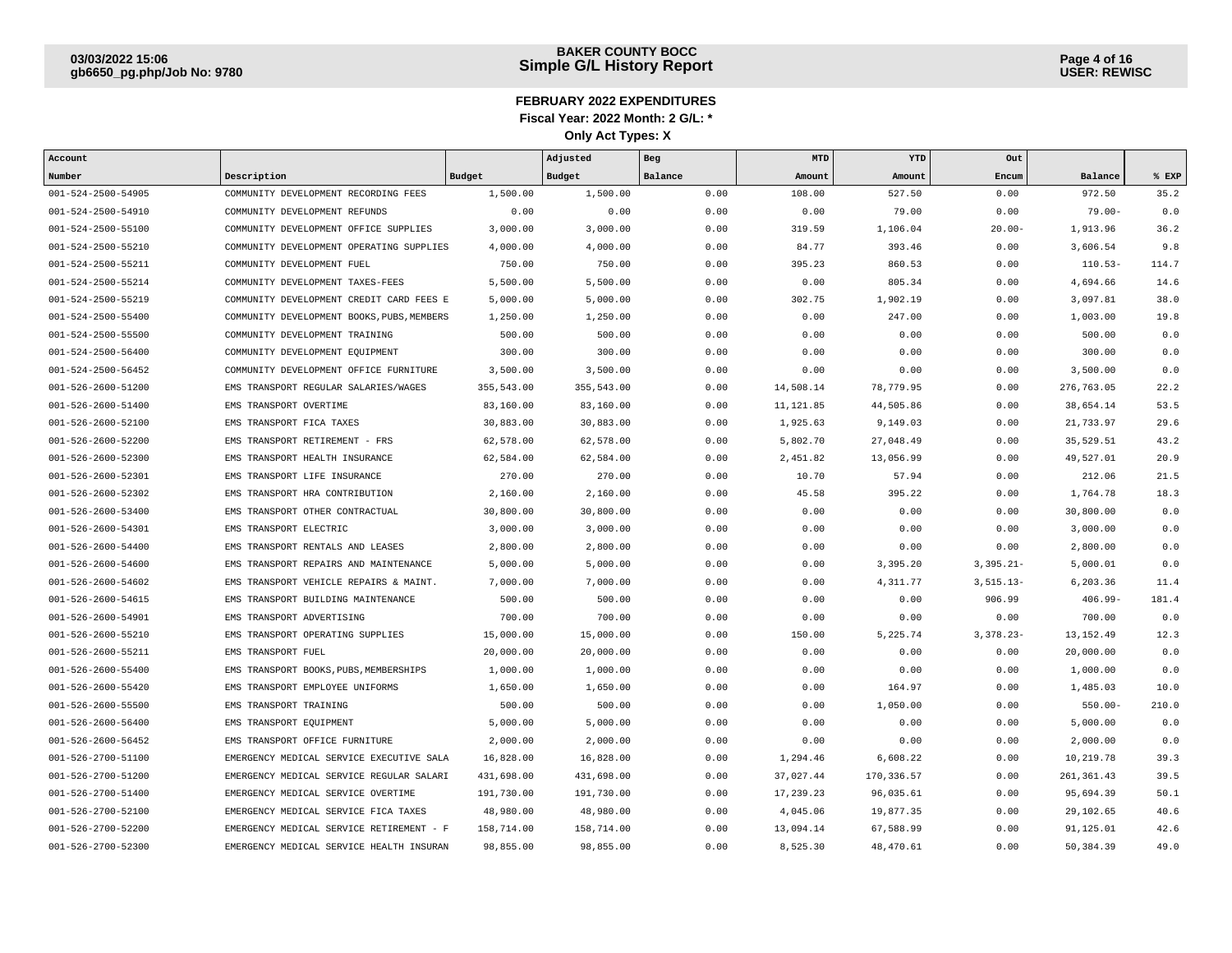| Account            |                                            |            | Adjusted   | Beg     | MTD      | YTD        | Out         |              |       |
|--------------------|--------------------------------------------|------------|------------|---------|----------|------------|-------------|--------------|-------|
| Number             | Description                                | Budget     | Budget     | Balance | Amount   | Amount     | Encum       | Balance      | % EXP |
| 001-526-2700-52301 | EMERGENCY MEDICAL SERVICE LIFE INSURANCE   | 465.00     | 465.00     | 0.00    | 24.30    | 140.26     | 0.00        | 324.74       | 30.2  |
| 001-526-2700-52302 | EMERGENCY MEDICAL SERVICE HRA CONTRIBUTI   | 1,920.00   | 1,920.00   | 0.00    | 194.42   | 1,107.90   | 0.00        | 812.10       | 57.7  |
| 001-526-2700-53400 | EMERGENCY MEDICAL SERVICE OTHER CONTRACT   | 53,000.00  | 53,000.00  | 0.00    | 0.00     | 17, 123.68 | 0.00        | 35,876.32    | 32.3  |
| 001-526-2700-54000 | EMERGENCY MEDICAL SERVICE TRAVEL AND PER   | 2,500.00   | 2,500.00   | 0.00    | 0.00     | 0.00       | 0.00        | 2,500.00     | 0.0   |
| 001-526-2700-54100 | EMERGENCY MEDICAL SERVICE COMMUNICATIONS   | 8,400.00   | 8,400.00   | 0.00    | 272.00   | 2,913.65   | 0.00        | 5,486.35     | 34.7  |
| 001-526-2700-54200 | EMERGENCY MEDICAL SERVICE POSTAGE          | 500.00     | 500.00     | 0.00    | 0.00     | 9.46       | 0.00        | 490.54       | 1.9   |
| 001-526-2700-54301 | EMERGENCY MEDICAL SERVICE ELECTRIC         | 9,000.00   | 9,000.00   | 0.00    | 1,219.80 | 3,932.10   | 0.00        | 5,067.90     | 43.7  |
| 001-526-2700-54302 | EMERGENCY MEDICAL SERVICE WATER            | 2,000.00   | 2,000.00   | 0.00    | 276.27   | 1,397.95   | 0.00        | 602.05       | 69.9  |
| 001-526-2700-54303 | EMERGENCY MEDICAL SERVICE UTILITIES/GAS    | 700.00     | 700.00     | 0.00    | 0.00     | 0.00       | 0.00        | 700.00       | 0.0   |
| 001-526-2700-54400 | EMERGENCY MEDICAL SERVICE RENTALS AND LE   | 3,000.00   | 3,000.00   | 0.00    | 268.34   | 2,106.93   | 0.00        | 893.07       | 70.2  |
| 001-526-2700-54600 | EMERGENCY MEDICAL SERVICE REPAIRS AND MA   | 5,000.00   | 5,000.00   | 0.00    | 276.98   | 8,844.49   | 600.00      | $4,444.49-$  | 188.9 |
| 001-526-2700-54602 | EMERGENCY MEDICAL SERVICE VEHICLE REPAIR   | 37,000.00  | 37,000.00  | 0.00    | 918.50   | 12,585.98  | $1,840.35-$ | 26, 254.37   | 29.0  |
| 001-526-2700-54603 | EMERGENCY MEDICAL SERVICE EOUIPMENT REPA   | 18,500.00  | 18,500.00  | 0.00    | 0.00     | 0.00       | 566.40      | 17,933.60    | 3.1   |
| 001-526-2700-54901 | EMERGENCY MEDICAL SERVICE ADVERTISING      | 500.00     | 500.00     | 0.00    | 0.00     | 0.00       | 0.00        | 500.00       | 0.0   |
| 001-526-2700-54910 | EMERGENCY MEDICAL SERVICE REFUNDS          | 0.00       | 0.00       | 0.00    | 238.86   | 703.94     | 0.00        | $703.94-$    | 0.0   |
| 001-526-2700-55100 | EMERGENCY MEDICAL SERVICE OFFICE SUPPLIE   | 3,000.00   | 3,000.00   | 0.00    | 27.91    | 852.23     | 11.09       | 2,136.68     | 28.8  |
| 001-526-2700-55210 | EMERGENCY MEDICAL SERVICE OPERATING SUPP   | 52,000.00  | 52,000.00  | 0.00    | 3,442.25 | 21,607.69  | 5,771.78    | 24,620.53    | 52.7  |
| 001-526-2700-55211 | EMERGENCY MEDICAL SERVICE FUEL             | 35,000.00  | 35,000.00  | 0.00    | 4,571.32 | 18,942.20  | 0.00        | 16,057.80    | 54.1  |
| 001-526-2700-55400 | EMERGENCY MEDICAL SERVICE BOOKS, PUBS, MEM | 1,200.00   | 1,200.00   | 0.00    | 0.00     | 2,375.00   | 0.00        | $1,175.00 -$ | 197.9 |
| 001-526-2700-55420 | EMERGENCY MEDICAL SERVICE EMPLOYEE UNIFO   | 5,000.00   | 5,000.00   | 0.00    | 245.93   | 790.83     | 0.00        | 4,209.17     | 15.8  |
| 001-526-2700-55500 | EMERGENCY MEDICAL SERVICE TRAINING         | 1,500.00   | 1,500.00   | 0.00    | 1,050.00 | 2,033.94   | 983.94      | 1,517.88-    | 201.2 |
| 001-526-2700-56200 | EMERGENCY MEDICAL SERVICE BUILDINGS        | 50,000.00  | 50,000.00  | 0.00    | 0.00     | 0.00       | 0.00        | 50,000.00    | 0.0   |
| 001-526-2700-56401 | EMERGENCY MEDICAL SERVICE VEHICLE          | 86,913.00  | 86,913.00  | 0.00    | 3,956.21 | 36,960.30  | 0.00        | 49,952.70    | 42.5  |
| 001-537-2900-51200 | EXTENSION SERVICE REGULAR SALARIES/WAGES   | 122,725.00 | 122,725.00 | 0.00    | 7,863.26 | 41,407.44  | 0.00        | 81, 317.56   | 33.7  |
| 001-537-2900-52100 | EXTENSION SERVICE FICA TAXES               | 9,388.00   | 9,388.00   | 0.00    | 548.31   | 2,922.59   | 0.00        | 6,465.41     | 31.1  |
| 001-537-2900-52200 | EXTENSION SERVICE RETIREMENT - FRS         | 12,153.00  | 12,153.00  | 0.00    | 810.22   | 4,144.69   | 0.00        | 8,008.31     | 34.1  |
| 001-537-2900-52300 | EXTENSION SERVICE HEALTH INSURANCE         | 11,177.00  | 11,177.00  | 0.00    | 695.77   | 3,478.85   | 0.00        | 7,698.15     | 31.1  |
| 001-537-2900-52301 | EXTENSION SERVICE LIFE INSURANCE           | 90.00      | 90.00      | 0.00    | 7.50     | 37.50      | 0.00        | 52.50        | 41.7  |
| 001-537-2900-52302 | EXTENSION SERVICE HRA CONTRIBUTION         | 240.00     | 240.00     | 0.00    | 20.00    | 100.00     | 0.00        | 140.00       | 41.7  |
| 001-537-2900-53400 | EXTENSION SERVICE OTHER CONTRACTUAL        | 9,000.00   | 9,000.00   | 0.00    | 0.00     | 560.00     | 0.00        | 8,440.00     | 6.2   |
| 001-537-2900-54000 | EXTENSION SERVICE TRAVEL AND PER DIEM      | 6,000.00   | 6,000.00   | 0.00    | 0.00     | 0.00       | 0.00        | 6,000.00     | 0.0   |
| 001-537-2900-54100 | EXTENSION SERVICE COMMUNICATIONS           | 2,900.00   | 2,900.00   | 0.00    | 250.01   | 1,253.08   | 0.00        | 1,646.92     | 43.2  |
| 001-537-2900-54400 | EXTENSION SERVICE RENTALS AND LEASES       | 1,500.00   | 1,500.00   | 0.00    | 118.00   | 590.00     | 0.00        | 910.00       | 39.3  |
| 001-537-2900-54600 | EXTENSION SERVICE REPAIRS AND MAINTENANC   | 1,000.00   | 1,000.00   | 0.00    | 419.00   | 2,137.48   | 0.00        | 1,137.48-    | 213.8 |
| 001-537-2900-54602 | EXTENSION SERVICE VEHICLE REPAIRS & MAIN   | 250.00     | 250.00     | 0.00    | 0.00     | 0.00       | 0.00        | 250.00       | 0.0   |
| 001-537-2900-55100 | EXTENSION SERVICE OFFICE SUPPLIES          | 1,000.00   | 1,000.00   | 0.00    | 99.42    | 415.67     | $48.00 -$   | 632.33       | 36.8  |
| 001-537-2900-55210 | EXTENSION SERVICE OPERATING SUPPLIES       | 900.00     | 900.00     | 0.00    | 98.28    | 256.03     | $119.33-$   | 763.30       | 15.2  |
| 001-537-2900-55211 | EXTENSION SERVICE FUEL                     | 750.00     | 750.00     | 0.00    | 0.00     | 239.98     | 0.00        | 510.02       | 32.0  |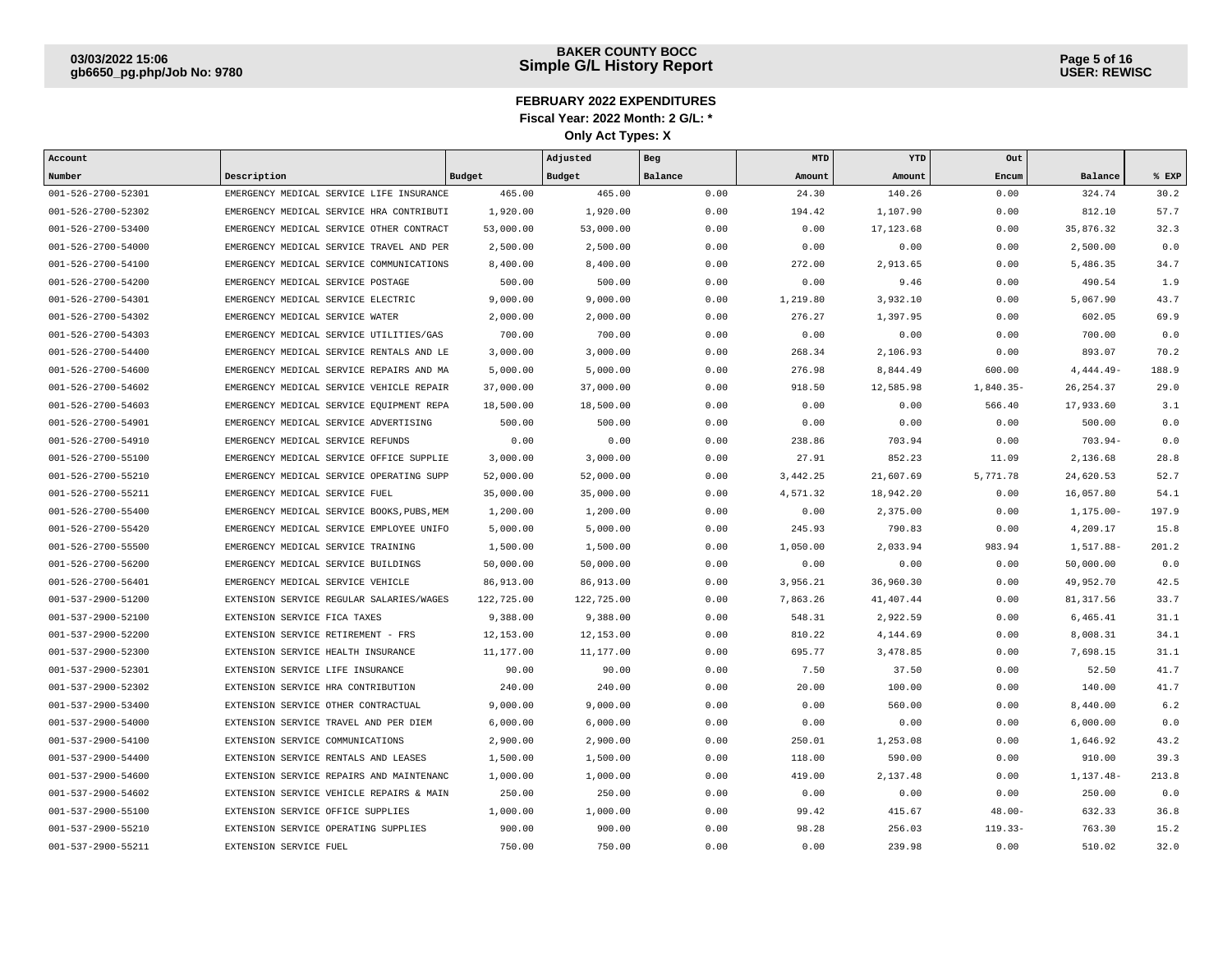| Account                    |                                            |           | Adjusted  | Beg     | MTD      | YTD       | Out       |            |       |
|----------------------------|--------------------------------------------|-----------|-----------|---------|----------|-----------|-----------|------------|-------|
| Number                     | Description                                | Budget    | Budget    | Balance | Amount   | Amount    | Encum     | Balance    | % EXP |
| $001 - 537 - 2900 - 55400$ | EXTENSION SERVICE BOOKS, PUBS, MEMBERSHIPS | 550.00    | 550.00    | 0.00    | 0.00     | 340.00    | 0.00      | 210.00     | 61.8  |
| 001-537-2900-55500         | EXTENSION SERVICE TRAINING                 | 1,300.00  | 1,300.00  | 0.00    | 0.00     | 0.00      | 0.00      | 1,300.00   | 0.0   |
| 001-537-2910-51300         | AG CENTER OPS SALARIES                     | 3,588.00  | 3,588.00  | 0.00    | 0.00     | 0.00      | 0.00      | 3,588.00   | 0.0   |
| 001-537-2910-52100         | AG CENTER FICA TAXES                       | 374.00    | 374.00    | 0.00    | 0.00     | 0.00      | 0.00      | 374.00     | 0.0   |
| 001-537-2910-53400         | AG CENTER OTHER CONTRACTUAL                | 3,600.00  | 3,600.00  | 0.00    | 0.00     | 240.00    | 0.00      | 3,360.00   | 6.7   |
| 001-537-2910-54301         | AG CENTER ELECTRIC                         | 9,000.00  | 9,000.00  | 0.00    | 458.33   | 1,853.13  | 0.00      | 7,146.87   | 20.6  |
| 001-537-2910-54302         | AG CENTER WATER                            | 3,500.00  | 3,500.00  | 0.00    | 272.01   | 1,361.09  | 0.00      | 2,138.91   | 38.9  |
| 001-537-2910-54600         | AG CENTER REPAIRS AND MAINTENANCE          | 2,000.00  | 2,000.00  | 0.00    | 0.00     | 29.87     | 0.00      | 1,970.13   | 1.5   |
| 001-537-2910-54603         | AG CENTER EQUIPMENT REPAIRS & MAINT        | 500.00    | 500.00    | 0.00    | 0.00     | 0.00      | 0.00      | 500.00     | 0.0   |
| 001-537-2910-54615         | AG CENTER BUILDING MAINTENANCE             | 5,000.00  | 5,000.00  | 0.00    | 0.00     | 0.00      | 0.00      | 5,000.00   | 0.0   |
| 001-537-2910-54901         | AG CENTER ADVERTISING                      | 525.00    | 525.00    | 0.00    | 0.00     | 0.00      | 0.00      | 525.00     | 0.0   |
| 001-537-2910-54910         | AG CENTER REFUNDS                          | 800.00    | 800.00    | 0.00    | 0.00     | 0.00      | 0.00      | 800.00     | 0.0   |
| 001-537-2910-55210         | AG CENTER OPERATING SUPPLIES               | 1,200.00  | 1,200.00  | 0.00    | 0.00     | 496.89    | 0.00      | 703.11     | 41.4  |
| 001-537-2910-55214         | AG CENTER TAXES-FEES                       | 0.00      | 0.00      | 0.00    | 0.00     | 65.98     | 0.00      | $65.98 -$  | 0.0   |
| 001-537-2910-56200         | AG CENTER BUILDINGS                        | 91,798.00 | 91,798.00 | 0.00    | 0.00     | 0.00      | 64,792.00 | 27,006.00  | 70.6  |
| 001-537-2910-56400         | AG CENTER EQUIPMENT                        | 6,850.00  | 6,850.00  | 0.00    | 4,415.01 | 4, 415.01 | 1,700.00  | 734.99     | 89.3  |
| 001-552-3500-53401.1       | ECONOMIC ENVIR. EXPENSE FL ASSOC OF COUN   | 4,532.00  | 4,532.00  | 0.00    | 0.00     | 0.00      | 0.00      | 4,532.00   | 0.0   |
| 001-552-3500-53401.2       | ECONOMIC ENVIR. EXPENSE CHRISTIAN B DOOL   | 12,000.00 | 12,000.00 | 0.00    | 0.00     | 12,000.00 | 0.00      | 0.00       | 100.0 |
| 001-552-3500-53402         | ECONOMIC ENVIR. EXPENSE CHAMBER OF COMME   | 16,500.00 | 16,500.00 | 0.00    | 1,375.00 | 6,875.00  | 0.00      | 9,625.00   | 41.7  |
| 001-552-3500-53404         | ECONOMIC ENVIR. EXPENSE JAXUSA.CHAMBR OF   | 3,000.00  | 3,000.00  | 0.00    | 0.00     | 3,000.00  | 0.00      | 0.00       | 100.0 |
| 001-552-3500-53405         | ECONOMIC ENVIR. EXPENSE CHOOSE BAKER CAM   | 30,000.00 | 30,000.00 | 0.00    | 0.00     | 30,000.00 | 0.00      | 0.00       | 100.0 |
| 001-552-3500-53406         | ECONOMIC ENVIR. EXPENSE N FL ECON DEV PA   | 2,854.00  | 2,854.00  | 0.00    | 0.00     | 0.00      | 0.00      | 2,854.00   | 0.0   |
| 001-552-3500-53407         | ECONOMIC ENVIR. EXPENSE ROBERT P JONES &   | 4,850.00  | 4,850.00  | 0.00    | 0.00     | 4,850.00  | 0.00      | 0.00       | 100.0 |
| 001-552-3500-53408         | ECONOMIC ENVIR. EXPENSE NE FL REGIONAL C   | 11,337.00 | 11,337.00 | 0.00    | 0.00     | 5,668.50  | 0.00      | 5,668.50   | 50.0  |
| 001-552-3500-55400         | ECONOMIC ENVIR. EXPENSE BOOKS, PUBS, MEMBE | 3,300.00  | 3,300.00  | 0.00    | 0.00     | 0.00      | 0.00      | 3,300.00   | 0.0   |
| 001-552-3500-58201         | ECONOMIC ENVIR. EXPENSE ST.MARY'S RIVER    | 750.00    | 750.00    | 0.00    | 700.00   | 700.00    | 0.00      | 50.00      | 93.3  |
| 001-552-3500-58224         | ECONOMIC ENVIR. EXPENSE NATIONAL ASSOC.O   | 504.00    | 504.00    | 0.00    | 0.00     | 0.00      | 0.00      | 504.00     | 0.0   |
| 001-552-3500-59108         | ECONOMIC ENVIR. EXPENSE TRANS/EMERG.MANG   | 57,871.00 | 57,871.00 | 0.00    | 0.00     | 0.00      | 0.00      | 57,871.00  | 0.0   |
| 001-553-3100-51200         | VETERAN'S SERVICES REGULAR SALARIES/WAGE   | 28,935.00 | 28,935.00 | 0.00    | 2,225.80 | 11,388.31 | 0.00      | 17,546.69  | 39.4  |
| 001-553-3100-52100         | VETERAN'S SERVICES FICA TAXES              | 2,214.00  | 2,214.00  | 0.00    | 170.28   | 871.20    | 0.00      | 1,342.80   | 39.4  |
| 001-553-3100-52200         | VETERAN'S SERVICES RETIREMENT - FRS        | 3,131.00  | 3,131.00  | 0.00    | 240.84   | 1,232.25  | 0.00      | 1,898.75   | 39.4  |
| 001-553-3100-52300         | VETERAN'S SERVICES HEALTH INSURANCE        | 18.00     | 18.00     | 0.00    | 1.47     | 7.35      | 0.00      | 10.65      | 40.8  |
| 001-553-3100-52301         | VETERAN'S SERVICES LIFE INSURANCE          | 30.00     | 30.00     | 0.00    | 2.50     | 12.50     | 0.00      | 17.50      | 41.7  |
| 001-553-3100-54000         | VETERAN'S SERVICES TRAVEL AND PER DIEM     | 1,000.00  | 1,000.00  | 0.00    | 0.00     | 774.01    | 0.00      | 225.99     | 77.4  |
| 001-553-3100-54200         | VETERAN'S SERVICES POSTAGE                 | 50.00     | 50.00     | 0.00    | 0.00     | 0.00      | 0.00      | 50.00      | 0.0   |
| 001-553-3100-55100         | VETERAN'S SERVICES OFFICE SUPPLIES         | 200.00    | 200.00    | 0.00    | 0.00     | 0.00      | 0.00      | 200.00     | 0.0   |
| 001-553-3100-55210         | VETERAN'S SERVICES OPERATING SUPPLIES      | 100.00    | 100.00    | 0.00    | 0.00     | 450.00    | 0.00      | $350.00 -$ | 450.0 |
| 001-553-3100-55211         | VETERAN'S SERVICES FUEL                    | 200.00    | 200.00    | 0.00    | 36.02    | 95.76     | 0.00      | 104.24     | 47.9  |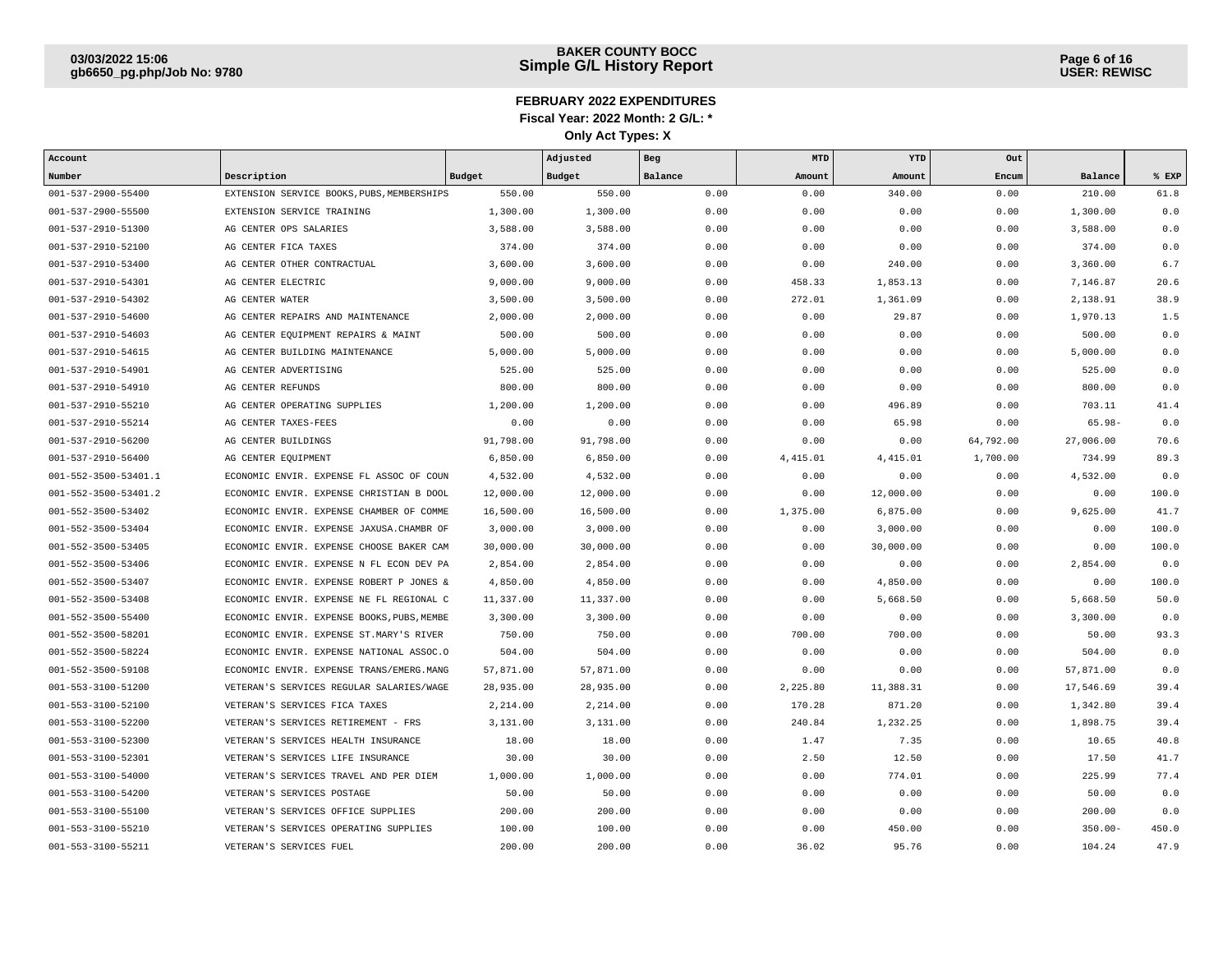| Account                    |                                            |               | Adjusted   | Beg     | MTD        | YTD         | Out    |               |       |
|----------------------------|--------------------------------------------|---------------|------------|---------|------------|-------------|--------|---------------|-------|
| Number                     | Description                                | <b>Budget</b> | Budget     | Balance | Amount     | Amount      | Encum  | Balance       | % EXP |
| 001-553-3100-55400         | VETERAN'S SERVICES BOOKS, PUBS, MEMBERSHIP | 200.00        | 200.00     | 0.00    | 0.00       | 0.00        | 0.00   | 200.00        | 0.0   |
| 001-553-3100-55500         | VETERAN'S SERVICES TRAINING                | 200.00        | 200.00     | 0.00    | 160.00     | 160.00      | 0.00   | 40.00         | 80.0  |
| 001-562-3400-51200         | ANIMAL CONTROL REGULAR SALARIES/WAGES      | 60,665.00     | 60,665.00  | 0.00    | 4,312.38   | 21,533.16   | 0.00   | 39, 131.84    | 35.5  |
| 001-562-3400-51500         | ANIMAL CONTROL SPECIAL PAY                 | 6,180.00      | 6,180.00   | 0.00    | 553.74     | 2,783.05    | 0.00   | 3,396.95      | 45.0  |
| 001-562-3400-52100         | ANIMAL CONTROL FICA TAXES                  | 5,114.00      | 5,114.00   | 0.00    | 345.48     | 1,736.89    | 0.00   | 3,377.11      | 34.0  |
| 001-562-3400-52200         | ANIMAL CONTROL RETIREMENT - FRS            | 9,858.00      | 9,858.00   | 0.00    | 648.87     | 3,538.69    | 0.00   | 6,319.31      | 35.9  |
| 001-562-3400-52300         | ANIMAL CONTROL HEALTH INSURANCE            | 6,791.00      | 6,791.00   | 0.00    | 949.30     | 4,746.50    | 0.00   | 2,044.50      | 69.9  |
| 001-562-3400-52301         | ANIMAL CONTROL LIFE INSURANCE              | 60.00         | 60.00      | 0.00    | 5.00       | 25.00       | 0.00   | 35.00         | 41.7  |
| 001-562-3400-52302         | ANIMAL CONTROL HRA CONTRIBUTION            | 240.00        | 240.00     | 0.00    | 20.00      | 100.00      | 0.00   | 140.00        | 41.7  |
| 001-562-3400-53100         | ANIMAL CONTROL PROFESSIONAL SERVICES       | 8,500.00      | 8,500.00   | 0.00    | 0.00       | 1,340.00    | 0.00   | 7,160.00      | 15.8  |
| $001 - 562 - 3400 - 54000$ | ANIMAL CONTROL TRAVEL AND PER DIEM         | 570.00        | 570.00     | 0.00    | 0.00       | 0.00        | 0.00   | 570.00        | 0.0   |
| 001-562-3400-54100         | ANIMAL CONTROL COMMUNICATIONS              | 2,500.00      | 2,500.00   | 0.00    | 192.57     | 966.03      | 0.00   | 1,533.97      | 38.6  |
| $001 - 562 - 3400 - 54300$ | ANIMAL CONTROL UTILITY SERVICES            | 5,500.00      | 5,500.00   | 0.00    | 336.87     | 1,341.29    | 0.00   | 4,158.71      | 24.4  |
| $001 - 562 - 3400 - 54600$ | ANIMAL CONTROL REPAIRS AND MAINTENANCE     | 2,000.00      | 2,000.00   | 0.00    | 234.96     | 15,811.60   | 0.00   | $13,811.60 -$ | 790.6 |
| 001-562-3400-54602         | ANIMAL CONTROL VEHICLE REPAIRS & MAINT.    | 2,500.00      | 2,500.00   | 0.00    | 1,741.53   | 1,926.53    | 630.09 | $56.62-$      | 102.3 |
| $001 - 562 - 3400 - 55100$ | ANIMAL CONTROL OFFICE SUPPLIES             | 450.00        | 450.00     | 0.00    | 18.25      | 62.55       | 44.30  | 343.15        | 23.7  |
| 001-562-3400-55210         | ANIMAL CONTROL OPERATING SUPPLIES          | 4,000.00      | 4,000.00   | 0.00    | 262.04     | 1,036.99    | 0.00   | 2,963.01      | 25.9  |
| 001-562-3400-55211         | ANIMAL CONTROL FUEL                        | 5,000.00      | 5,000.00   | 0.00    | 411.36     | 1,676.83    | 0.00   | 3,323.17      | 33.5  |
| 001-562-3400-55219         | ANIMAL CONTROL CREDIT CARD FEES EXP        | 0.00          | 0.00       | 0.00    | 0.00       | 0.84        | 0.00   | $0.84-$       | 0.0   |
| 001-562-3400-55400         | ANIMAL CONTROL BOOKS, PUBS, MEMBERSHIPS    | 70.00         | 70.00      | 0.00    | 0.00       | 70.00       | 0.00   | 0.00          | 100.0 |
| 001-562-3400-55500         | ANIMAL CONTROL TRAINING                    | 1,000.00      | 1,000.00   | 0.00    | 0.00       | 300.00      | 0.00   | 700.00        | 30.0  |
| 001-562-3400-56200         | ANIMAL CONTROL BUILDINGS                   | 17,900.00     | 17,900.00  | 0.00    | 0.00       | 0.00        | 0.00   | 17,900.00     | 0.0   |
| 001-562-3400-56401         | ANIMAL CONTROL VEHICLE                     | 35,000.00     | 35,000.00  | 0.00    | 0.00       | 0.00        | 0.00   | 35,000.00     | 0.0   |
| 001-562-3400-58108         | ANIMAL CONTROL DONATIONS                   | 1,500.00      | 1,500.00   | 0.00    | 121.18     | 690.95      | 0.00   | 809.05        | 46.1  |
| 001-562-3400-58109         | ANIMAL CONTROL SPADE AND NEUTER PROJECT    | 2,000.00      | 2,000.00   | 0.00    | 0.00       | 0.00        | 0.00   | 2,000.00      | 0.0   |
| 001-564-3510-53105         | HUMAN SERVICES EXPENSES INDIGENT HOSPITA   | 10,000.00     | 10,000.00  | 0.00    | 0.00       | 0.00        | 0.00   | 10,000.00     | 0.0   |
| 001-564-3510-54305         | HUMAN SERVICES EXPENSES UTILITIES/CT SER   | 5,000.00      | 5,000.00   | 0.00    | 379.94     | 1,748.54    | 0.00   | 3,251.46      | 35.0  |
| 001-564-3510-54306         | HUMAN SERVICES EXPENSES ELECTRIC/COUNCIL   | 13,000.00     | 13,000.00  | 0.00    | 1,332.71   | 5,339.38    | 0.00   | 7,660.62      | 41.1  |
| 001-564-3510-54307         | HUMAN SERVICES EXPENSES ELECTRIC/TRANSP    | 13,000.00     | 13,000.00  | 0.00    | 1,274.85   | 4,517.21    | 0.00   | 8,482.79      | 34.8  |
| 001-564-3510-54608         | HUMAN SERVICES EXPENSES COA REPAIR & MAI   | 5,000.00      | 5,000.00   | 0.00    | 1,549.78   | 1,885.78    | 0.00   | 3, 114.22     | 37.7  |
| 001-564-3510-54610         | HUMAN SERVICES EXPENSES HEALTH DEPT. REP   | 1,000.00      | 1,000.00   | 0.00    | 192.05     | 2,358.06    | 0.00   | $1,358.06-$   | 235.8 |
| $001 - 564 - 3510 - 54616$ | HUMAN SERVICES EXPENSES CRT SERV BLDG RE   | 2,000.00      | 2,000.00   | 0.00    | 320.00     | 440.00      | 0.00   | 1,560.00      | 22.0  |
| 001-564-3510-54920         | HUMAN SERVICES EXPENSES INDIGENT MEDICIN   | 1,000.00      | 1,000.00   | 0.00    | 0.00       | 0.00        | 0.00   | 1,000.00      | 0.0   |
| 001-564-3510-54990         | HUMAN SERVICES EXPENSES MEDICAID/NURSING   | 449,069.00    | 449,069.00 | 0.00    | 37, 422.42 | 187, 112.10 | 0.00   | 261,956.90    | 41.7  |
| 001-564-3510-58104         | HUMAN SERVICES EXPENSES COUNCIL ON AGING   | 125,000.00    | 125,000.00 | 0.00    | 0.00       | 41,666.52   | 0.00   | 83, 333.48    | 33.3  |
| 001-564-3510-58107         | HUMAN SERVICES EXPENSES MERIDIAN/BAKER A   | 60,000.00     | 60,000.00  | 0.00    | 0.00       | 30,000.00   | 0.00   | 30,000.00     | 50.0  |
| 001-564-3510-58115         | HUMAN SERVICES EXPENSES HEALTH DEPT. MAT   | 55,728.00     | 55,728.00  | 0.00    | 0.00       | 55,728.00   | 0.00   | 0.00          | 100.0 |
| 001-564-3510-58200         | HUMAN SERVICES EXPENSES EPISCOPAL DAY CA   | 1,500.00      | 1,500.00   | 0.00    | 0.00       | 1,500.00    | 0.00   | 0.00          | 100.0 |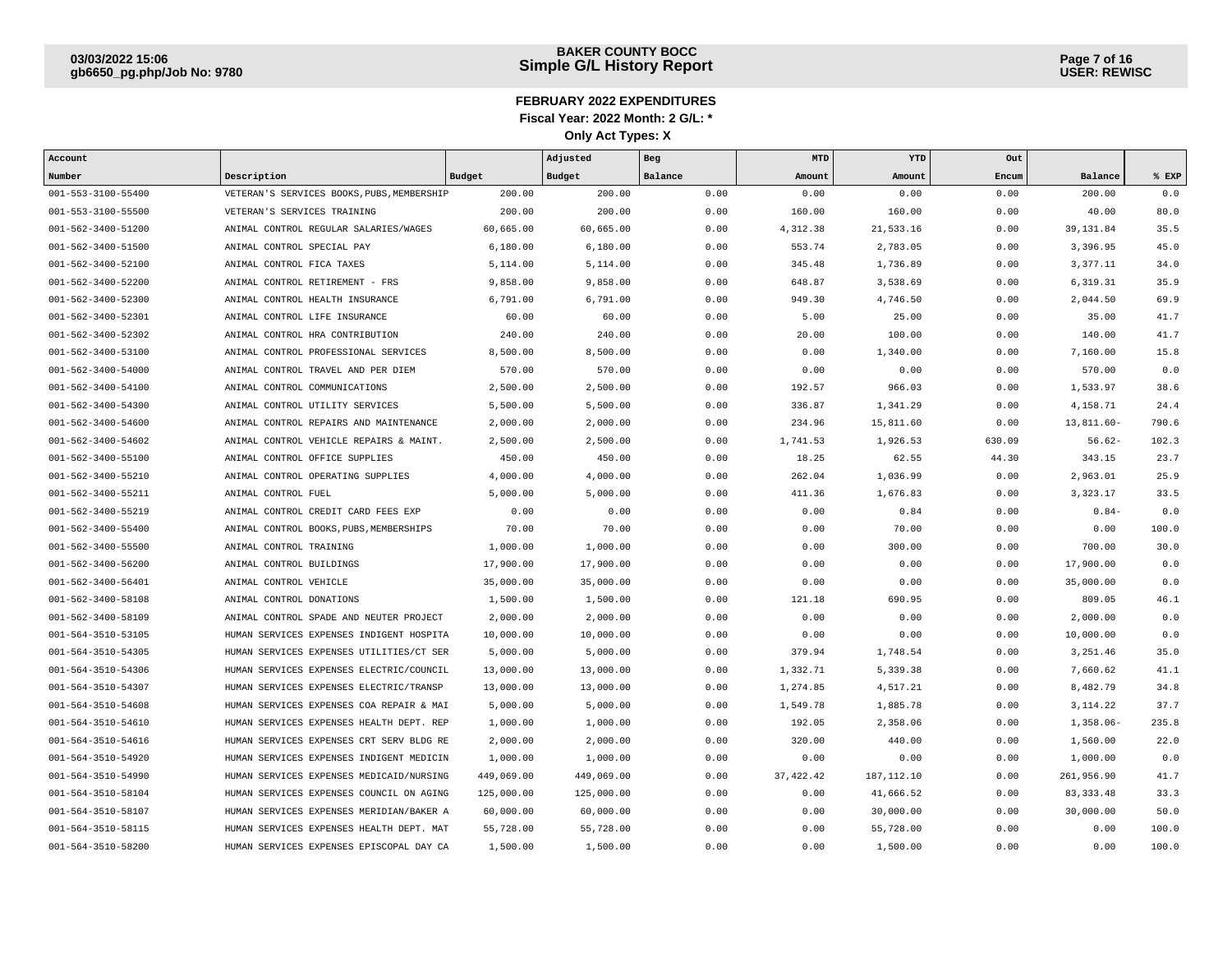| Account            |                                            |               | Adjusted  | Beg     | MTD      | YTD         | Out   |               |       |
|--------------------|--------------------------------------------|---------------|-----------|---------|----------|-------------|-------|---------------|-------|
| Number             | Description                                | <b>Budget</b> | Budget    | Balance | Amount   | Amount      | Encum | Balance       | % EXP |
| 001-564-3510-58202 | HUMAN SERVICES EXPENSES THE ARC N. FL      | 5,000.00      | 5,000.00  | 0.00    | 0.00     | 5,000.00    | 0.00  | 0.00          | 100.0 |
| 001-564-3510-58225 | HUMAN SERVICES EXPENSES FIRE WATCH COUNC   | 10,000.00     | 10,000.00 | 0.00    | 0.00     | 0.00        | 0.00  | 10,000.00     | 0.0   |
| 001-571-3200-51200 | LIBRARY REGULAR SALARIES/WAGES             | 94, 223.00    | 94,223.00 | 0.00    | 6,824.20 | 36, 173. 10 | 0.00  | 58,049.90     | 38.4  |
| 001-571-3200-52100 | LIBRARY FICA TAXES                         | 7,208.00      | 7,208.00  | 0.00    | 513.35   | 2,727.15    | 0.00  | 4,480.85      | 37.8  |
| 001-571-3200-52200 | LIBRARY RETIREMENT - FRS                   | 12,775.00     | 12,775.00 | 0.00    | 936.92   | 4,927.14    | 0.00  | 7,847.86      | 38.6  |
| 001-571-3200-52300 | LIBRARY HEALTH INSURANCE                   | 14,689.00     | 14,689.00 | 0.00    | 1,149.64 | 5,746.73    | 0.00  | 8,942.27      | 39.1  |
| 001-571-3200-52301 | LIBRARY LIFE INSURANCE                     | 60.00         | 60.00     | 0.00    | 5.00     | 25.00       | 0.00  | 35.00         | 41.7  |
| 001-571-3200-52302 | LIBRARY HRA CONTRIBUTION                   | 960.00        | 960.00    | 0.00    | 40.00    | 200.00      | 0.00  | 760.00        | 20.8  |
| 001-571-3200-53400 | LIBRARY OTHER CONTRACTUAL                  | 4,000.00      | 4,000.00  | 0.00    | 0.00     | 0.00        | 0.00  | 4,000.00      | 0.0   |
| 001-571-3200-54100 | LIBRARY COMMUNICATIONS                     | 4,000.00      | 4,000.00  | 0.00    | 331.39   | 1,662.16    | 0.00  | 2,337.84      | 41.6  |
| 001-571-3200-54300 | LIBRARY UTILITY SERVICES                   | 11,000.00     | 11,000.00 | 0.00    | 0.00     | 0.00        | 0.00  | 11,000.00     | 0.0   |
| 001-571-3200-54301 | LIBRARY ELECTRIC                           | 0.00          | 0.00      | 0.00    | 853.03   | 3,295.04    | 0.00  | $3, 295.04 -$ | 0.0   |
| 001-571-3200-54600 | LIBRARY REPAIRS AND MAINTENANCE            | 10,000.00     | 10,000.00 | 0.00    | 30.00    | 2,363.36    | 0.00  | 7,636.64      | 23.6  |
| 001-571-3200-55100 | LIBRARY OFFICE SUPPLIES                    | 700.00        | 700.00    | 0.00    | 0.00     | 60.00       | 0.00  | 640.00        | 8.6   |
| 001-571-3200-55210 | LIBRARY OPERATING SUPPLIES                 | 1,500.00      | 1,500.00  | 0.00    | 0.00     | 0.00        | 0.00  | 1,500.00      | 0.0   |
| 001-571-3200-56600 | LIBRARY BOOKS, LIBRARY MATERIALS           | 16,900.00     | 16,900.00 | 0.00    | 0.00     | 1,781.55    | 0.00  | 15, 118.45    | 10.5  |
| 001-571-3600-51200 | STATE AID - LIBRARY REGULAR SALARIES/WAG   | 18,200.00     | 18,200.00 | 0.00    | 1,400.00 | 6,716.15    | 0.00  | 11,483.85     | 36.9  |
| 001-571-3600-52100 | STATE AID - LIBRARY FICA TAXES             | 1,392.00      | 1,392.00  | 0.00    | 107.10   | 513.79      | 0.00  | 878.21        | 36.9  |
| 001-571-3600-52200 | STATE AID - LIBRARY RETIREMENT - FRS       | 1,969.00      | 1,969.00  | 0.00    | 116.70   | 549.50      | 0.00  | 1,419.50      | 27.9  |
| 001-571-3600-52300 | STATE AID - LIBRARY HEALTH INSURANCE       | 36.00         | 36.00     | 0.00    | 2.94     | 13.23       | 0.00  | 22.77         | 36.8  |
| 001-571-3600-53400 | STATE AID - LIBRARY OTHER CONTRACTUAL      | 5,000.00      | 5,000.00  | 0.00    | 0.00     | 0.00        | 0.00  | 5,000.00      | 0.0   |
| 001-571-3600-54000 | STATE AID<br>- LIBRARY TRAVEL AND PER DIEM | 1,000.00      | 1,000.00  | 0.00    | 0.00     | 0.00        | 0.00  | 1,000.00      | 0.0   |
| 001-571-3600-54200 | STATE AID<br>- LIBRARY POSTAGE             | 400.00        | 400.00    | 0.00    | 0.00     | 0.00        | 0.00  | 400.00        | 0.0   |
| 001-571-3600-54400 | - LIBRARY RENTALS AND LEASES<br>STATE AID  | 1,625.00      | 1,625.00  | 0.00    | 0.00     | 0.00        | 0.00  | 1,625.00      | 0.0   |
| 001-571-3600-54600 | STATE AID - LIBRARY REPAIRS AND MAINTENA   | 2,000.00      | 2,000.00  | 0.00    | 0.00     | 0.00        | 0.00  | 2,000.00      | 0.0   |
| 001-571-3600-54901 | STATE AID - LIBRARY ADVERTISING            | 1,100.00      | 1,100.00  | 0.00    | 0.00     | 0.00        | 0.00  | 1,100.00      | 0.0   |
| 001-571-3600-55100 | STATE AID - LIBRARY OFFICE SUPPLIES        | 800.00        | 800.00    | 0.00    | 0.00     | 0.00        | 0.00  | 800.00        | 0.0   |
| 001-571-3600-55210 | STATE AID - LIBRARY OPERATING SUPPLIES     | 5,000.00      | 5,000.00  | 0.00    | 0.00     | 325.21      | 0.00  | 4,674.79      | 6.5   |
| 001-571-3600-55400 | STATE AID - LIBRARY BOOKS, PUBS, MEMBERSHI | 2,500.00      | 2,500.00  | 0.00    | 0.00     | 0.00        | 0.00  | 2,500.00      | 0.0   |
| 001-571-3600-56600 | STATE AID - LIBRARY BOOKS, LIBRARY MATER   | 15,090.00     | 15,090.00 | 0.00    | 0.00     | 0.00        | 0.00  | 15,090.00     | 0.0   |
| 001-572-3300-51200 | RECREATION REGULAR SALARIES/WAGES          | 75,762.00     | 75,762.00 | 0.00    | 3,923.20 | 20,021.69   | 0.00  | 55,740.31     | 26.4  |
| 001-572-3300-52100 | RECREATION FICA TAXES                      | 5,796.00      | 5,796.00  | 0.00    | 292.43   | 1,496.15    | 0.00  | 4,299.85      | 25.8  |
| 001-572-3300-52200 | RECREATION RETIREMENT - FRS                | 8,197.00      | 8,197.00  | 0.00    | 424.48   | 2,166.29    | 0.00  | 6,030.71      | 26.4  |
| 001-572-3300-52300 | RECREATION HEALTH INSURANCE                | 6,791.00      | 6,791.00  | 0.00    | 574.82   | 2,874.10    | 0.00  | 3,916.90      | 42.3  |
| 001-572-3300-52301 | RECREATION LIFE INSURANCE                  | 60.00         | 60.00     | 0.00    | 5.00     | 25.00       | 0.00  | 35.00         | 41.7  |
| 001-572-3300-52302 | RECREATION HRA CONTRIBUTION                | 240.00        | 240.00    | 0.00    | 20.00    | 100.00      | 0.00  | 140.00        | 41.7  |
| 001-572-3300-53400 | RECREATION OTHER CONTRACTUAL               | 1,325.00      | 1,325.00  | 0.00    | 109.00   | 545.00      | 0.00  | 780.00        | 41.1  |
| 001-572-3300-54100 | RECREATION COMMUNICATIONS                  | 1,000.00      | 1,000.00  | 0.00    | 80.72    | 508.27      | 0.00  | 491.73        | 50.8  |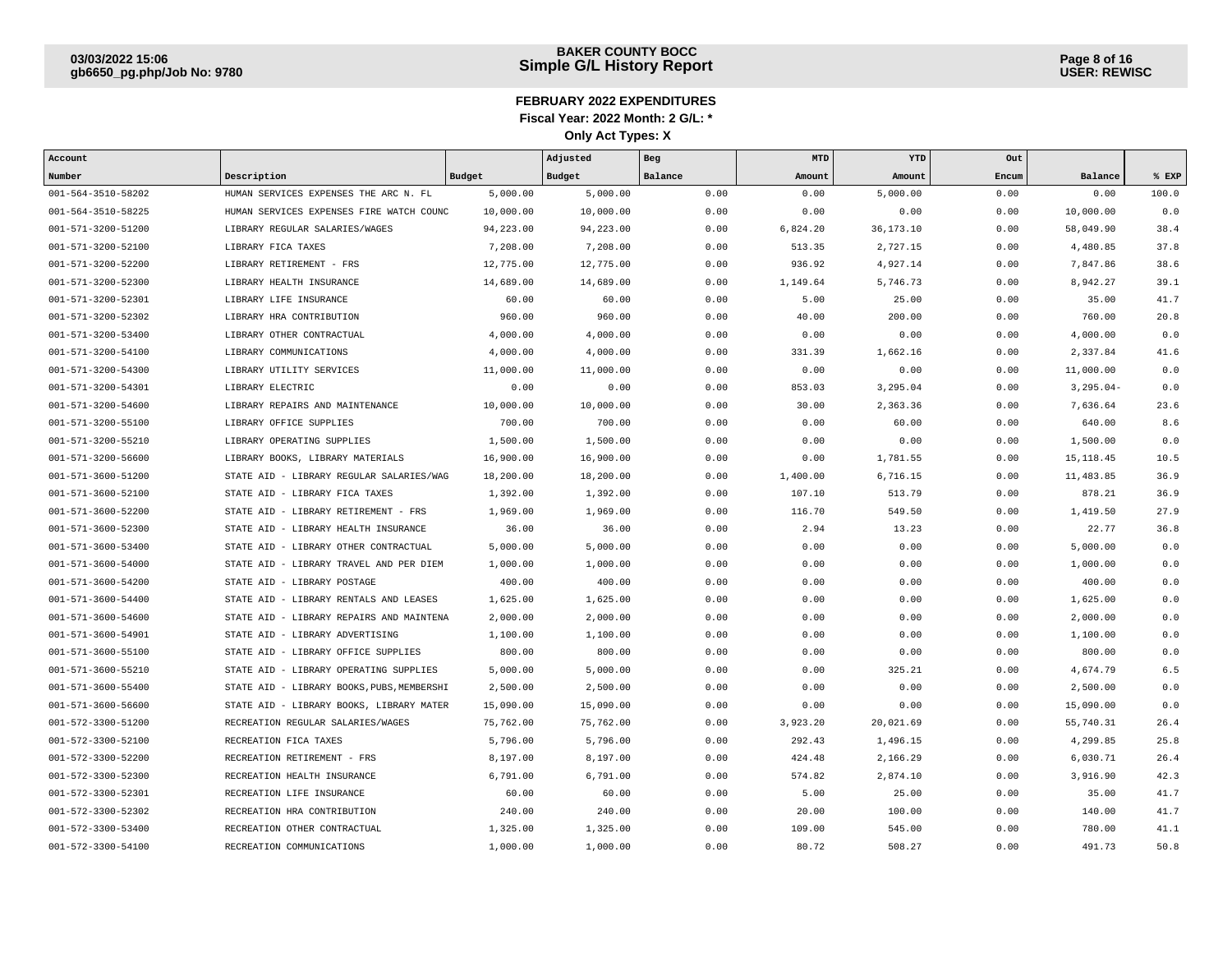| Account            |                                           |              | Adjusted     | Beg     | <b>MTD</b> | YTD       | Out       |              |         |
|--------------------|-------------------------------------------|--------------|--------------|---------|------------|-----------|-----------|--------------|---------|
| Number             | Description                               | Budget       | Budget       | Balance | Amount     | Amount    | Encum     | Balance      | % EXP   |
| 001-572-3300-54300 | RECREATION UTILITY SERVICES               | 30,000.00    | 30,000.00    | 0.00    | 1,161.61   | 7,310.90  | 0.00      | 22,689.10    | 24.4    |
| 001-572-3300-54400 | RECREATION RENTALS AND LEASES             | 17,800.00    | 17,800.00    | 0.00    | 505.00     | 2,525.00  | 0.00      | 15,275.00    | 14.2    |
| 001-572-3300-54600 | RECREATION REPAIRS AND MAINTENANCE        | 20,000.00    | 20,000.00    | 0.00    | 338.98     | 684.88    | 0.00      | 19, 315.12   | 3.4     |
| 001-572-3300-54602 | RECREATION VEHICLE REPAIRS & MAINT.       | 4,000.00     | 4,000.00     | 0.00    | 0.00       | 635.11    | 0.00      | 3,364.89     | 15.9    |
| 001-572-3300-55210 | RECREATION OPERATING SUPPLIES             | 7,000.00     | 7,000.00     | 0.00    | 389.24     | 1,078.53  | 0.00      | 5,921.47     | 15.4    |
| 001-572-3300-55211 | RECREATION FUEL                           | 8,500.00     | 8,500.00     | 0.00    | 489.65     | 3,442.38  | 0.00      | 5,057.62     | 40.5    |
| 001-572-3300-56300 | RECREATION IMPROVEMENTS                   | 3,000.00     | 3,000.00     | 0.00    | 0.00       | 0.00      | 600.00    | 2,400.00     | 20.0    |
| 001-572-3300-56400 | RECREATION EQUIPMENT                      | 11,000.00    | 11,000.00    | 0.00    | 0.00       | 0.00      | 0.00      | 11,000.00    | 0.0     |
| 001-572-3300-56401 | RECREATION VEHICLE                        | 35,000.00    | 35,000.00    | 0.00    | 0.00       | 0.00      | 0.00      | 35,000.00    | 0.0     |
| 001-572-3310-54300 | COMM.CENTERS/RECREATIONAL UTILITY SERVIC  | 2,000.00     | 2,000.00     | 0.00    | 176.72     | 834.25    | 0.00      | 1,165.75     | 41.7    |
| 001-572-3310-54609 | COMM.CENTERS/RECREATIONAL SANDERSON COMM  | 500.00       | 500.00       | 0.00    | 28.00      | 140.00    | 0.00      | 360.00       | 28.0    |
| 001-572-3310-54611 | COMM. CENTERS/RECREATIONAL VOTING HOUSE R | 500.00       | 500.00       | 0.00    | 0.00       | 0.00      | 0.00      | 500.00       | 0.0     |
| 001-572-3310-54612 | COMM. CENTERS/RECREATIONAL HISTORICAL SOC | 500.00       | 500.00       | 0.00    | 32.00      | 189.65    | 0.00      | 310.35       | 37.9    |
| 001-572-3310-54614 | COMM. CENTERS/RECREATIONAL ARENA REPAIRS  | 500.00       | 500.00       | 0.00    | 0.00       | 0.00      | 0.00      | 500.00       | 0.0     |
| 001-572-3310-54623 | COMM. CENTERS/RECREATIONAL FAIRGROUND/REP | 15,000.00    | 15,000.00    | 0.00    | 0.00       | 0.00      | 0.00      | 15,000.00    | 0.0     |
| 001-572-3310-54679 | COMM.CENTERS/RECREATIONAL JONESVILLE UTI  | 900.00       | 900.00       | 0.00    | 117.65     | 550.31    | 0.00      | 349.69       | 61.2    |
| 001-572-3310-54680 | COMM. CENTERS/RECREATIONAL JONESVILLE PAR | 500.00       | 500.00       | 0.00    | 0.00       | 0.00      | 0.00      | 500.00       | 0.0     |
| 001-572-3310-54685 | COMM. CENTERS/RECREATIONAL POST OFFICE-RE | 500.00       | 500.00       | 0.00    | 0.00       | 0.00      | 0.00      | 500.00       | 0.0     |
| 001-586-3520-59100 | MISCELLANEOUS EXPENSES TRANSFER OUT       | 20,000.00    | 20,000.00    | 0.00    | 0.00       | 0.00      | 0.00      | 20,000.00    | 0.0     |
| 001-586-3520-59101 | MISCELLANEOUS EXPENSES TRANS. TO SOLID W  | 462,728.00   | 462,728.00   | 0.00    | 0.00       | 0.00      | 0.00      | 462,728.00   | 0.0     |
| 001-586-3520-59102 | MISCELLANEOUS EXPENSES TRANS. TO SPECIAL  | 81,100.00    | 81,100.00    | 0.00    | 0.00       | 0.00      | 0.00      | 81,100.00    | 0.0     |
| 001-586-3520-59103 | MISCELLANEOUS EXPENSES TRANS. TO FINE &   | 2,900,000.00 | 2,900,000.00 | 0.00    | 0.00       | 0.00      | 0.00      | 2,900,000.00 | 0.0     |
| 001-601-2200-54100 | CIRCUIT COURT/PRO-RATA COMMUNICATIONS     | 73,200.00    | 73,200.00    | 0.00    | 21.27      | 107.79    | 0.00      | 73,092.21    | 0.2     |
| 001-601-2200-55215 | CIRCUIT COURT/PRO-RATA CIRCUIT-PRO RATA   | 300.00       | 300.00       | 0.00    | 0.00       | 13,392.84 | 0.00      | 13,092.84-   | 4,464.3 |
| 001-601-2210-54100 | GUARDIAN AD LITEM COMMUNICATIONS          | 750.00       | 750.00       | 0.00    | 40.36      | 201.95    | 0.00      | 548.05       | 26.9    |
| 001-601-2210-54301 | GUARDIAN AD LITEM ELECTRIC                | 5,000.00     | 5,000.00     | 0.00    | 414.24     | 2,183.79  | 0.00      | 2,816.21     | 43.7    |
| 001-601-2210-54302 | GUARDIAN AD LITEM WATER                   | 400.00       | 400.00       | 0.00    | 155.67     | 438.99    | 0.00      | $38.99 -$    | 109.8   |
| 001-601-2210-55210 | GUARDIAN AD LITEM OPERATING SUPPLIES      | 1,500.00     | 1,500.00     | 0.00    | 9.99       | 39.96     | 0.00      | 1,460.04     | 2.7     |
| 001-602-1570-54100 | STATE ATTORNEY EXPENSES COMMUNICATIONS    | 600.00       | 600.00       | 0.00    | 47.34      | 239.58    | 0.00      | 360.42       | 39.9    |
| 001-602-1570-55215 | STATE ATTORNEY EXPENSES CIRCUIT-PRO RATA  | 26,528.00    | 26,528.00    | 0.00    | 0.00       | 11,038.35 | 0.00      | 15,489.65    | 41.6    |
| 001-603-1580-53400 | PUBLIC DEFENDER EXPENSES OTHER CONTRACTU  | 3,601.00     | 3,601.00     | 0.00    | 0.00       | 300.00    | 0.00      | 3,301.00     | 8.3     |
| 001-603-1580-54100 | PUBLIC DEFENDER EXPENSES COMMUNICATIONS   | 700.00       | 700.00       | 0.00    | 61.63      | 309.74    | 0.00      | 390.26       | 44.3    |
| 001-603-1580-54301 | PUBLIC DEFENDER EXPENSES ELECTRIC         | 3,000.00     | 3,000.00     | 0.00    | 271.49     | 947.64    | 0.00      | 2,052.36     | 31.6    |
| 001-603-1580-54302 | PUBLIC DEFENDER EXPENSES WATER            | 600.00       | 600.00       | 0.00    | 62.21      | 255.20    | 0.00      | 344.80       | 42.5    |
| 001-603-1580-54603 | PUBLIC DEFENDER EXPENSES EQUIPMENT REPAI  | 1,400.00     | 1,400.00     | 0.00    | 0.00       | 0.00      | 0.00      | 1,400.00     | 0.0     |
| 001-603-1580-54615 | PUBLIC DEFENDER EXPENSES BUILDING MAINTE  | 0.00         | 0.00         | 0.00    | 0.00       | 54.25     | 0.00      | $54.25 -$    | 0.0     |
| 001-603-1580-55210 | PUBLIC DEFENDER EXPENSES OPERATING SUPPL  | 500.00       | 500.00       | 0.00    | 0.00       | 723.55    | $168.51-$ | $55.04-$     | 111.0   |
| 001-603-1580-55215 | PUBLIC DEFENDER EXPENSES CIRCUIT-PRO RAT  | 10,656.00    | 10,656.00    | 0.00    | 0.00       | 2,654.82  | 0.00      | 8,001.18     | 24.9    |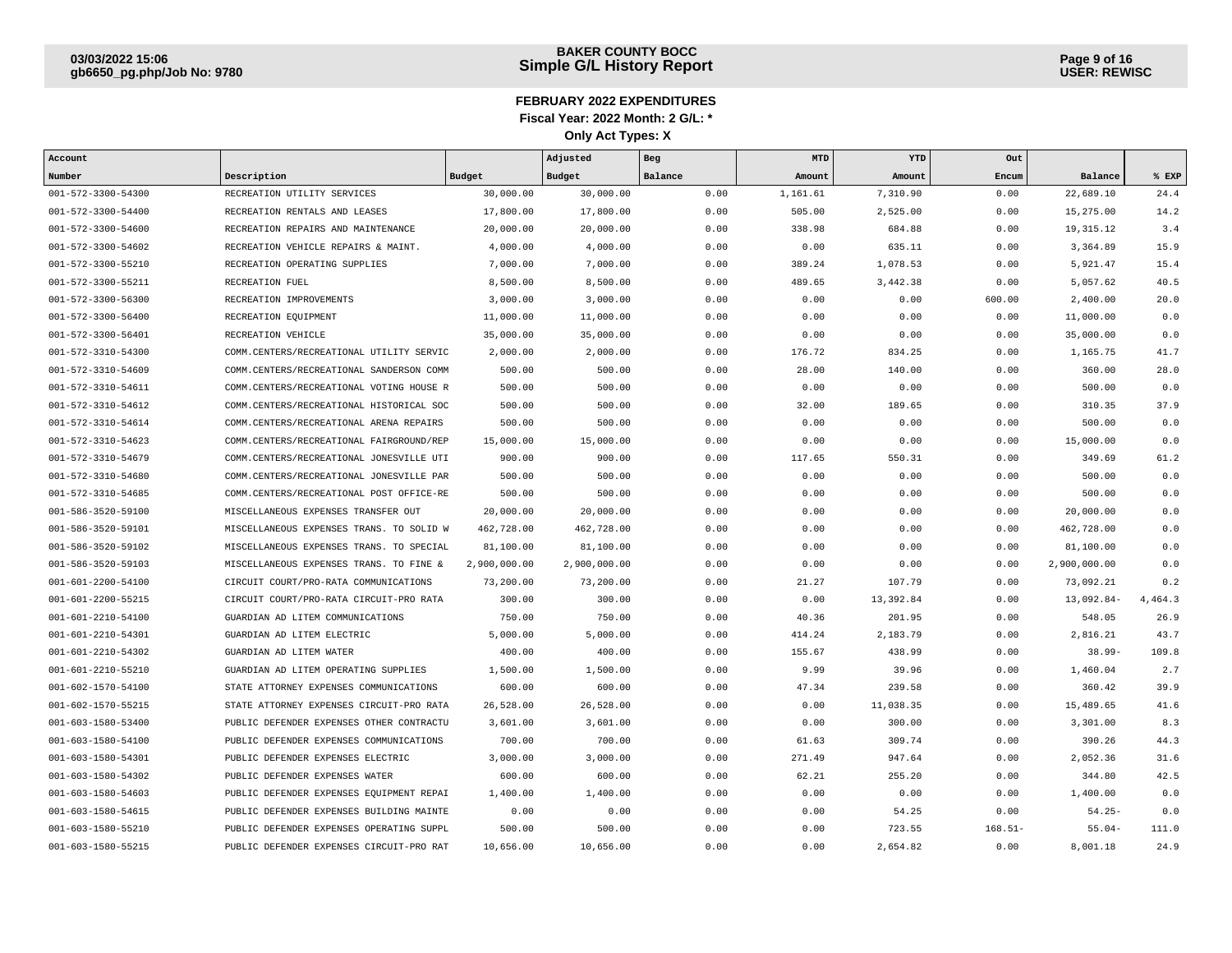| Account                    |                                          |               | Adjusted      | Beg     | <b>MTD</b>  | YTD            | Out        |              |       |
|----------------------------|------------------------------------------|---------------|---------------|---------|-------------|----------------|------------|--------------|-------|
| Number                     | Description                              | <b>Budget</b> | Budget        | Balance | Amount      | Amount         | Encum      | Balance      | % EXP |
| $001 - 614 - 1800 - 54100$ | CLERK OF CIRCUIT COURT COMMUNICATIONS    | 300.00        | 300.00        | 0.00    | 21.27       | 107.79         | 0.00       | 192.21       | 35.9  |
| 001-712-2000-53400         | COURTHOUSE EXPENSES OTHER CONTRACTUAL    | 30,000.00     | 30,000.00     | 0.00    | 0.00        | 2,500.00       | 0.00       | 27,500.00    | 8.3   |
| 001-712-2000-54100         | COURTHOUSE EXPENSES COMMUNICATIONS       | 930.00        | 930.00        | 0.00    | 86.98       | 440.66         | 0.00       | 489.34       | 47.4  |
| 001-712-2000-54200         | COURTHOUSE EXPENSES POSTAGE              | 0.00          | 0.00          | 0.00    | 1,492.97    | 3,639.68       | 0.00       | $3,639.68-$  | 0.0   |
| 001-712-2000-54301         | COURTHOUSE EXPENSES ELECTRIC             | 51,000.00     | 51,000.00     | 0.00    | 6,746.90    | 26, 289. 17    | 0.00       | 24,710.83    | 51.6  |
| 001-712-2000-54302         | COURTHOUSE EXPENSES WATER                | 2.000.00      | 2,000.00      | 0.00    | 112.45      | 558.68         | 0.00       | 1,441.32     | 27.9  |
| 001-712-2000-54400         | COURTHOUSE EXPENSES RENTALS AND LEASES   | 0.00          | 0.00          | 0.00    | 0.00        | 611.78         | 37.24      | $649.02 -$   | 0.0   |
| 001-712-2000-54600         | COURTHOUSE EXPENSES REPAIRS AND MAINTENA | 50,000.00     | 50,000.00     | 0.00    | 32,460.26   | 42,698.29      | 0.00       | 7,301.71     | 85.4  |
| 001-712-2000-55210         | COURTHOUSE EXPENSES OPERATING SUPPLIES   | 7,000.00      | 7,000.00      | 0.00    | 396.65      | 3,770.39       | 438.53-    | 3,668.14     | 47.6  |
| 001-721-9300-54100         | COUNTY JUDGE COMMUNICATIONS              | 500.00        | 500.00        | 0.00    | 21.27       | 107.79         | 0.00       | 392.21       | 21.6  |
| 001-721-9300-55210         | COUNTY JUDGE OPERATING SUPPLIES          | 1,000.00      | 1,000.00      | 0.00    | 18.94       | 165.48         | 0.00       | 834.52       | 16.6  |
| 001-721-9300-55500         | COUNTY JUDGE TRAINING                    | 1,500.00      | 1,500.00      | 0.00    | 0.00        | 549.00         | $549.00 -$ | 1,500.00     | 0.0   |
|                            | ** FUND 001 TOTAL                        | 12,326,449.00 | 12,326,449.00 | 0.00    | 466, 455.69 | 3, 311, 155.57 | 61,316.99  | 8,953,976.44 | 27.4  |
|                            |                                          |               |               |         |             |                |            |              |       |
| 103-541-5500-51200         | ROAD & BRIDGE EXPENSES REGULAR SALARIES  | 938,248.00    | 938,248.00    | 0.00    | 78,855.90   | 362, 183.32    | 0.00       | 576,064.68   | 38.6  |
| 103-541-5500-51300         | ROAD & BRIDGE EXPENSES OPS SALARIES      | 25, 267.00    | 25, 267.00    | 0.00    | 0.00        | 0.00           | 0.00       | 25, 267.00   | 0.0   |
| 103-541-5500-51400         | ROAD & BRIDGE EXPENSES OVERTIME          | 80,000.00     | 80,000.00     | 0.00    | 5,086.27    | 14,191.86      | 0.00       | 65,808.14    | 17.7  |
| 103-541-5500-52100         | ROAD & BRIDGE EXPENSES FICA TAXES        | 79,829.00     | 79,829.00     | 0.00    | 6,209.62    | 27,644.56      | 0.00       | 52,184.44    | 34.6  |
| 103-541-5500-52200         | ROAD & BRIDGE EXPENSES RETIREMENT - FRS  | 140.557.00    | 140,557.00    | 0.00    | 8,124.03    | 44,558.90      | 0.00       | 95,998.10    | 31.7  |
| 103-541-5500-52300         | ROAD & BRIDGE EXPENSES HEALTH INSURANCE  | 202,464.00    | 202,464.00    | 0.00    | 14,813.44   | 77,100.88      | 0.00       | 125, 363. 12 | 38.1  |
| 103-541-5500-52301         | ROAD & BRIDGE EXPENSES LIFE INSURANCE    | 750.00        | 750.00        | 0.00    | 51.89       | 272.68         | 0.00       | 477.32       | 36.4  |
| 103-541-5500-52302         | ROAD & BRIDGE EXPENSES HRA CONTRIBUTION  | 5,040.00      | 5,040.00      | 0.00    | 369.73      | 1,975.78       | 0.00       | 3,064.22     | 39.2  |
| 103-541-5500-52400         | ROAD & BRIDGE EXPENSES WORKER'S COMP     | 180,000.00    | 180,000.00    | 0.00    | 0.00        | 63,499.00      | 0.00       | 116,501.00   | 35.3  |
| 103-541-5500-53100         | ROAD & BRIDGE EXPENSES PROFESSIONAL SERV | 21,500.00     | 21,500.00     | 0.00    | 722.20      | 10,887.56      | 4,243.50   | 6,368.94     | 70.4  |
| 103-541-5500-54100         | ROAD & BRIDGE EXPENSES COMMUNICATIONS    | 4,250.00      | 4,250.00      | 0.00    | 277.21      | 1,640.67       | 0.00       | 2,609.33     | 38.6  |
| 103-541-5500-54301         | ROAD & BRIDGE EXPENSES ELECTRIC          | 22,950.00     | 22,950.00     | 0.00    | 1,701.42    | 6,892.07       | 0.00       | 16,057.93    | 30.0  |
| 103-541-5500-54400         | ROAD & BRIDGE EXPENSES RENTALS AND LEASE | 8,000.00      | 8,000.00      | 0.00    | 557.62      | 3,225.26       | 0.00       | 4,774.74     | 40.3  |
| 103-541-5500-54500         | ROAD & BRIDGE EXPENSES INSURANCE CARRIER | 118,400.00    | 118,400.00    | 0.00    | 0.00        | 113,599.75     | 0.00       | 4,800.25     | 96.0  |
| 103-541-5500-54600         | ROAD & BRIDGE EXPENSES REPAIRS AND MAINT | 6,500.00      | 6,500.00      | 0.00    | 37.17       | 274.28         | 0.00       | 6,225.72     | 4.2   |
| 103-541-5500-54602         | ROAD & BRIDGE EXPENSES VEHICLE REPAIRS & | 130,000.00    | 130,000.00    | 0.00    | 11,800.75   | 52,564.89      | 12,396.32- | 89,831.43    | 30.9  |
| 103-541-5500-54603         | ROAD & BRIDGE EXPENSES EQUIPMENT REPAIRS | 3,500.00      | 3,500.00      | 0.00    | 0.00        | 0.00           | 0.00       | 3,500.00     | 0.0   |
| 103-541-5500-54660         | ROAD & BRIDGE EXPENSES CSX REPAIRS/MAINT | 30,000.00     | 30,000.00     | 0.00    | 0.00        | 0.00           | 0.00       | 30,000.00    | 0.0   |
| 103-541-5500-54661         | ROAD & BRIDGE EXPENSES TRAFFIC LIGHT MAI | 3,550.00      | 3,550.00      | 0.00    | 96.64       | 360.71         | 0.00       | 3,189.29     | 10.2  |
| 103-541-5500-54901         | ROAD & BRIDGE EXPENSES ADVERTISING       | 250.00        | 250.00        | 0.00    | 0.00        | 285.00         | 0.00       | $35.00 -$    | 114.0 |
| 103-541-5500-55100         | ROAD & BRIDGE EXPENSES OFFICE SUPPLIES   | 1,100.00      | 1,100.00      | 0.00    | 0.00        | 200.95         | 0.00       | 899.05       | 18.3  |
| 103-541-5500-55210         | ROAD & BRIDGE EXPENSES OPERATING SUPPLIE | 69,000.00     | 69,000.00     | 0.00    | 3,207.78    | 23,782.45      | 999.99     | 44, 217.56   | 35.9  |
| 103-541-5500-55211         | ROAD & BRIDGE EXPENSES FUEL              | 207,000.00    | 207,000.00    | 0.00    | 16,500.32   | 91,795.36      | 7,876.20-  | 123,080.84   | 40.5  |
| 103-541-5500-55212         | ROAD & BRIDGE EXPENSES FUEL TAXES        | 5,600.00      | 5,600.00      | 0.00    | 242.96      | 1,234.56       | 0.00       | 4,365.44     | 22.1  |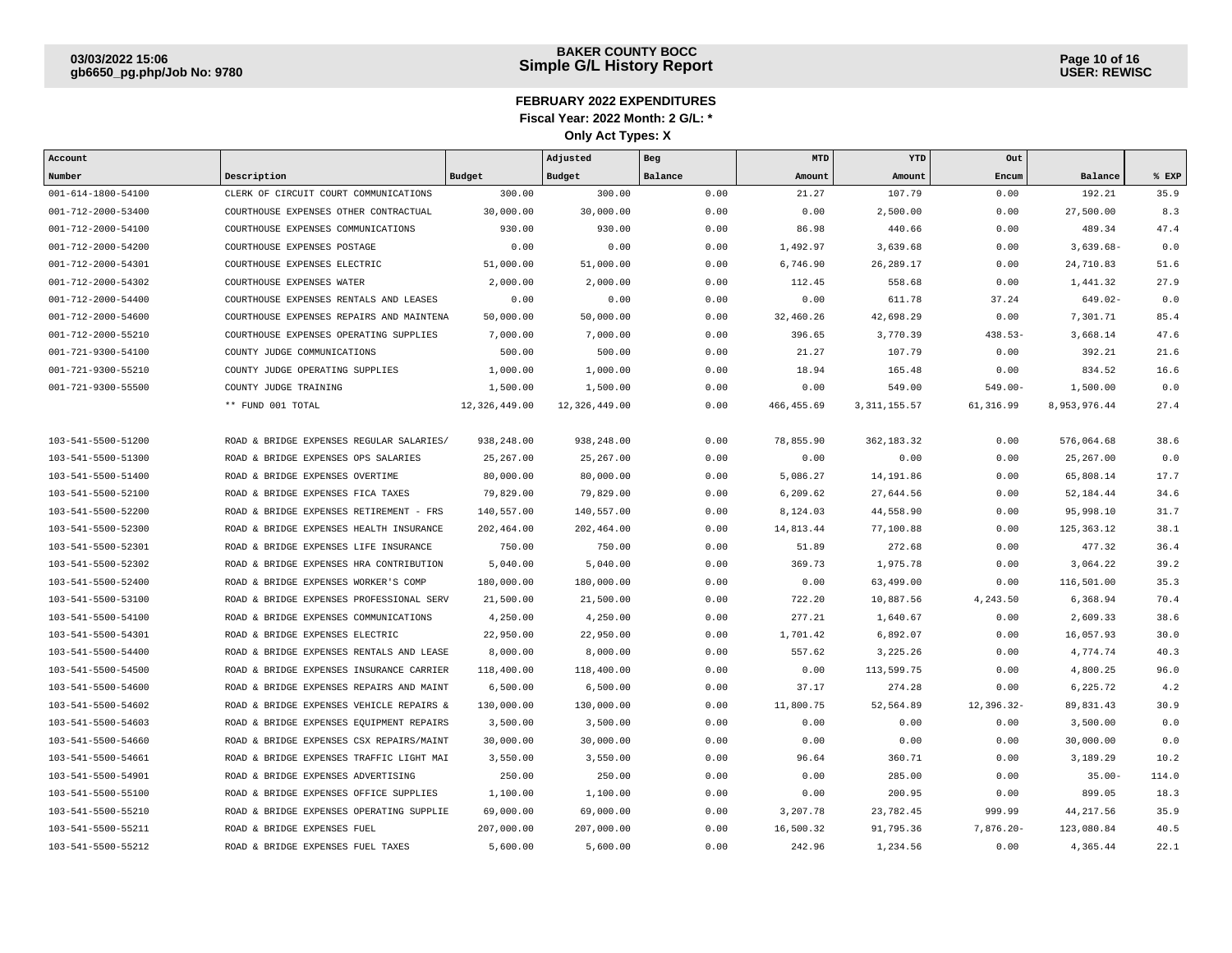| Account              |                                          |                | Adjusted       | Beg     | MTD         | YTD          | Out          |                |       |
|----------------------|------------------------------------------|----------------|----------------|---------|-------------|--------------|--------------|----------------|-------|
| Number               | Description                              | Budget         | Budget         | Balance | Amount      | Amount       | Encum        | Balance        | % EXP |
| 103-541-5500-55300   | ROAD & BRIDGE EXPENSES ROAD MATERIALS &  | 228,500.00     | 228,500.00     | 0.00    | 19,326.30   | 54,085.98    | 0.00         | 174, 414.02    | 23.7  |
| 103-541-5500-55300.1 | ROAD & BRIDGE EXPENSES SPECIAL ROAD PROJ | 520,000.00     | 520,000.00     | 0.00    | 0.00        | 0.00         | 0.00         | 520,000.00     | 0.0   |
| 103-541-5500-56400   | ROAD & BRIDGE EXPENSES EQUIPMENT         | 163,007.00     | 163,007.00     | 0.00    | 0.00        | 3,295.34     | 146, 431, 67 | 13,279.99      | 91.9  |
| 103-541-5500-56401   | ROAD & BRIDGE EXPENSES VEHICLE           | 253,505.00     | 253,505.00     | 0.00    | 0.00        | 0.00         | 0.00         | 253,505.00     | 0.0   |
| 103-541-5500-57110   | ROAD & BRIDGE EXPENSES LOAN PMT - EQUIPM | 174,598.00     | 174,598.00     | 0.00    | 0.00        | 0.00         | 0.00         | 174,598.00     | 0.0   |
|                      | ** FUND 103 TOTAL                        | 3,623,365.00   | 3,623,365.00   | 0.00    | 167,981.25  | 955, 551.81  | 131,402.64   | 2,536,410.55   | 30.0  |
|                      |                                          |                |                |         |             |              |              |                |       |
| 104-521-2300-56010   | OTHER GRANTS GRANT EXPENSE               | 0.00           | 0.00           | 0.00    | 9,723.50    | 89,036.67    | 0.00         | $89,036.67-$   | 0.0   |
| 104-521-2300-58000   | OTHER GRANTS GRANTS AND AIDS             | 2.00           | 2.00           | 0.00    | 0.00        | 0.00         | 0.00         | 2.00           | 0.0   |
| 104-521-2300-58300   | OTHER GRANTS MISCELLANEOUS/GRANTS/ETC.   | 60,187.00      | 60,187.00      | 0.00    | 0.00        | 0.00         | 0.00         | 60,187.00      | 0.0   |
| 104-521-2300-59122   | OTHER GRANTS JAG GRANT                   | 71,297.00      | 71,297.00      | 0.00    | 0.00        | 32,157.00    | 0.00         | 39,140.00      | 45.1  |
| 104-521-2300-59123   | OTHER GRANTS 911 RURAL COUNTY GRANT      | 45,000.00      | 45,000.00      | 0.00    | 0.00        | 5,501.26     | 0.00         | 39,498.74      | 12.2  |
| 104-521-2300-59123.1 | OTHER GRANTS SPECIAL DISB.E911           | 0.00           | 0.00           | 0.00    | 13,812.50   | 13,812.50    | 0.00         | 13,812.50-     | 0.0   |
| 104-521-2300-59125   | OTHER GRANTS 911 COMMUNICATIONS          | 178,000.00     | 178,000.00     | 0.00    | 28, 419.67  | 56,481.07    | 0.00         | 121,518.93     | 31.7  |
| 104-521-6900-59180   | LAW ENFORCEMENT TRANS/CONSTIT. OFFICER   | 4, 217, 341.00 | 4, 217, 341.00 | 0.00    | 345,019.00  | 1,802,208.00 | 0.00         | 2, 415, 133.00 | 42.7  |
| 104-523-7100-58113   | CORRECTIONS INMATE HOUSING               | 2,800,000.00   | 2,800,000.00   | 0.00    | 233, 333.00 | 1,166,669.00 | 0.00         | 1,633,331.00   | 41.7  |
| 104-523-7100-58114   | CORRECTIONS INMATE MEDICAL               | 100,000.00     | 100,000.00     | 0.00    | 0.00        | 0.00         | 0.00         | 100,000.00     | 0.0   |
| 104-525-7300-59180   | DISPATCH TRANS/CONSTIT. OFFICER          | 521,514.00     | 521,514.00     | 0.00    | 43,460.00   | 204,887.00   | 0.00         | 316,627.00     | 39.3  |
| 104-527-2400-53110   | MEDICAL EXAMINER MEDICAL EXAMINER        | 85,000.00      | 85,000.00      | 0.00    | 7,104.85    | 29,048.73    | 0.00         | 55,951.27      | 34.2  |
| 104-527-2400-53114   | MEDICAL EXAMINER M.E. TRANSPORTATION COS | 20,000.00      | 20,000.00      | 0.00    | 1,410.00    | 4,230.00     | 0.00         | 15,770.00      | 21.2  |
| 104-711-9000-59180   | JUDICIAL SECURITY TRANS/CONSTIT. OFFICER | 372,640.00     | 372,640.00     | 0.00    | 31,053.00   | 167,676.00   | 0.00         | 204,964.00     | 45.0  |
|                      | ** FUND 104 TOTAL                        | 8,470,981.00   | 8,470,981.00   | 0.00    | 713, 335.52 | 3,571,707.23 | 0.00         | 4,899,273.77   | 42.2  |
|                      |                                          |                |                |         |             |              |              |                |       |
| 105-522-5400-51200   | FIRE DEPT. REGULAR SALARIES/WAGES        | 244,035.00     | 244,035.00     | 0.00    | 31,646.49   | 112,665.58   | 0.00         | 131,369.42     | 46.2  |
| 105-522-5400-51300   | FIRE DEPT. OPS SALARIES                  | 50,000.00      | 50,000.00      | 0.00    | 4,166.65    | 16,666.47    | 0.00         | 33, 333.53     | 33.3  |
| 105-522-5400-51400   | FIRE DEPT. OVERTIME                      | 25,000.00      | 25,000.00      | 0.00    | 6,889.08    | 25,591.73    | 0.00         | $591.73-$      | 102.4 |
| 105-522-5400-52100   | FIRE DEPT. FICA TAXES                    | 20,581.00      | 20,581.00      | 0.00    | 2,786.66    | 9,886.52     | 0.00         | 10,694.48      | 48.0  |
| 105-522-5400-52200   | FIRE DEPT. RETIREMENT - FRS              | 60,519.00      | 60,519.00      | 0.00    | 9,976.87    | 35,794.85    | 0.00         | 24,724.15      | 59.2  |
| 105-522-5400-52300   | FIRE DEPT. HEALTH INSURANCE              | 26,104.00      | 26,104.00      | 0.00    | 4,494.01    | 16,482.57    | 0.00         | 9,621.43       | 63.1  |
| 105-522-5400-52301   | FIRE DEPT. LIFE INSURANCE                | 180.00         | 180.00         | 0.00    | 25.00       | 81.80        | 0.00         | 98.20          | 45.4  |
| 105-522-5400-52302   | FIRE DEPT. HRA CONTRIBUTION              | 960.00         | 960.00         | 0.00    | 120.00      | 436.88       | 0.00         | 523.12         | 45.5  |
| 105-522-5400-53100   | FIRE DEPT. PROFESSIONAL SERVICES         | 2,500.00       | 2,500.00       | 0.00    | 0.00        | 0.00         | 0.00         | 2,500.00       | 0.0   |
| 105-522-5400-54000   | FIRE DEPT. TRAVEL AND PER DIEM           | 2,500.00       | 2,500.00       | 0.00    | 0.00        | 0.00         | 0.00         | 2,500.00       | 0.0   |
| 105-522-5400-54100   | FIRE DEPT. COMMUNICATIONS                | 50,000.00      | 56,780.00      | 0.00    | 250.57      | 10,728.94    | 6,780.00     | 39,271.06      | 30.8  |
| 105-522-5400-54200   | FIRE DEPT. POSTAGE                       | 200.00         | 200.00         | 0.00    | 0.00        | 0.00         | 0.00         | 200.00         | 0.0   |
| 105-522-5400-54301   | FIRE DEPT. ELECTRIC                      | 11,000.00      | 11,000.00      | 0.00    | 580.68      | 2,845.94     | 0.00         | 8,154.06       | 25.9  |
| 105-522-5400-54302   | FIRE DEPT. WATER                         | 2,000.00       | 2,000.00       | 0.00    | 35.42       | 253.75       | 0.00         | 1,746.25       | 12.7  |
| 105-522-5400-54303   | FIRE DEPT. UTILITIES/GAS                 | 2,000.00       | 2,000.00       | 0.00    | 40.18       | 494.02       | 0.00         | 1,505.98       | 24.7  |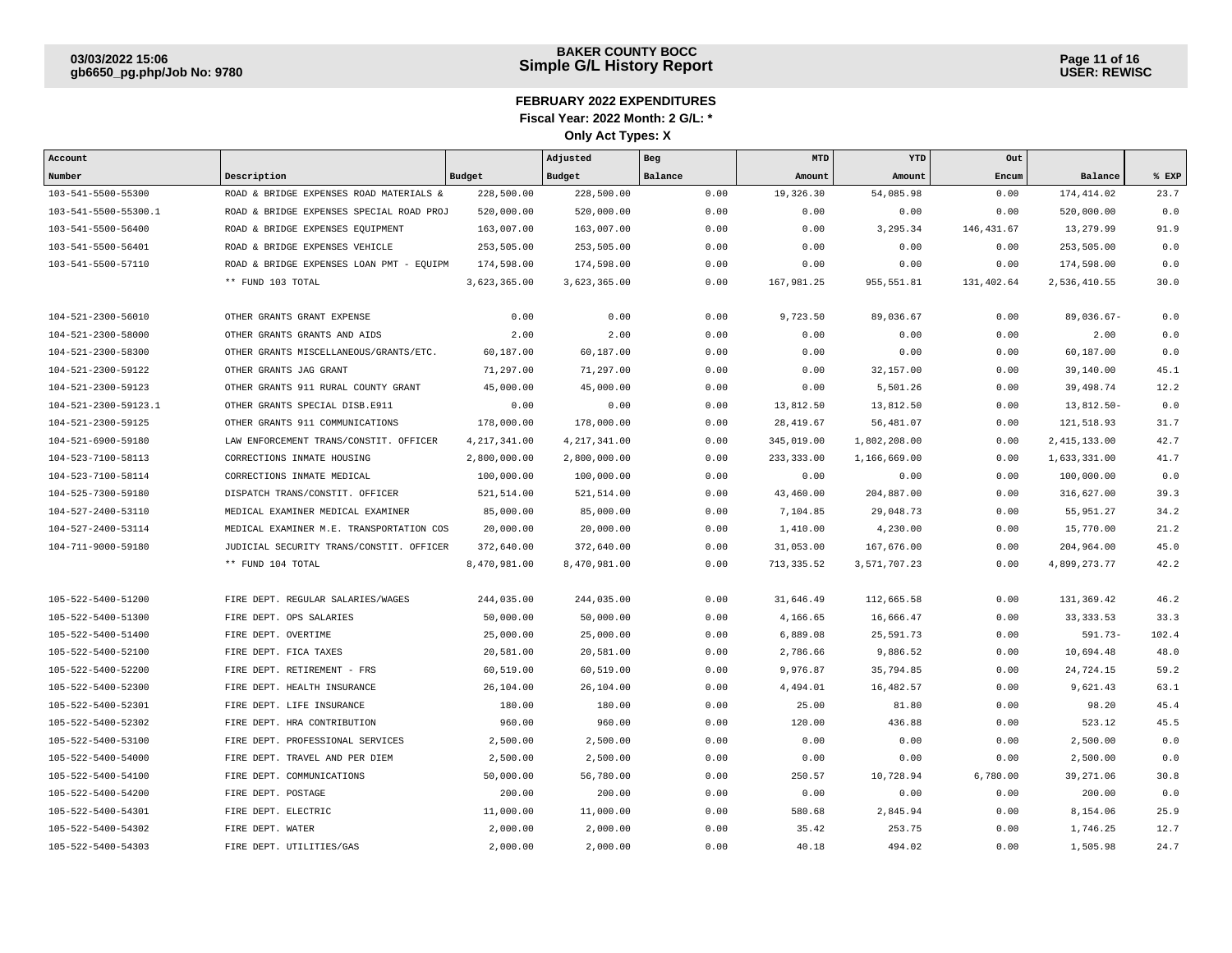| Account            |                                          |               | Adjusted     | Beg     | <b>MTD</b>  | YTD        | Out           |                |       |
|--------------------|------------------------------------------|---------------|--------------|---------|-------------|------------|---------------|----------------|-------|
| Number             | Description                              | <b>Budget</b> | Budget       | Balance | Amount      | Amount     | Encum         | Balance        | % EXP |
| 105-522-5400-54500 | FIRE DEPT. INSURANCE CARRIER             | 10,000.00     | 10,000.00    | 0.00    | 8,962.00    | 8,962.00   | 0.00          | 1,038.00       | 89.6  |
| 105-522-5400-54600 | FIRE DEPT. REPAIRS AND MAINTENANCE       | 0.00          | 1,159.00     | 0.00    | 591.92      | 3,457.63   | 1,159.00      | $3,457.63-$    | 398.3 |
| 105-522-5400-54602 | FIRE DEPT. VEHICLE REPAIRS & MAINT.      | 32,000.00     | 42,501.15    | 0.00    | 8,324.84    | 45,867.63  | 10,115.38     | 13,481.86-     | 131.7 |
| 105-522-5400-54603 | FIRE DEPT. EQUIPMENT REPAIRS & MAINT     | 5,500.00      | 5,500.00     | 0.00    | 5,204.28    | 9,890.07   | 1,969.56      | $6,359.63-$    | 215.6 |
| 105-522-5400-54615 | FIRE DEPT. BUILDING MAINTENANCE          | 24,000.00     | 24,000.00    | 0.00    | 0.00        | 0.00       | 0.00          | 24,000.00      | 0.0   |
| 105-522-5400-54901 | FIRE DEPT. ADVERTISING                   | 1,000.00      | 1,000.00     | 0.00    | 0.00        | 278.50     | 0.00          | 721.50         | 27.9  |
| 105-522-5400-55100 | FIRE DEPT. OFFICE SUPPLIES               | 531.00        | 531.00       | 0.00    | 477.78      | 477.78     | 0.00          | 53.22          | 90.0  |
| 105-522-5400-55210 | FIRE DEPT. OPERATING SUPPLIES            | 15,000.00     | 15,000.00    | 0.00    | 537.99      | 5,334.20   | 1,615.53      | 8,050.27       | 46.3  |
| 105-522-5400-55211 | FIRE DEPT. FUEL                          | 20,000.00     | 20,000.00    | 0.00    | 2,982.70    | 5,731.00   | 0.00          | 14,269.00      | 28.7  |
| 105-522-5400-55400 | FIRE DEPT. BOOKS, PUBS, MEMBERSHIPS      | 2,000.00      | 2,000.00     | 0.00    | 0.00        | 0.00       | 0.00          | 2,000.00       | 0.0   |
| 105-522-5400-55420 | FIRE DEPT. EMPLOYEE UNIFORMS             | 6,700.00      | 6,966.30     | 0.00    | 570.98      | 2,808.53   | 0.00          | 4,157.77       | 40.3  |
| 105-522-5400-55500 | FIRE DEPT. TRAINING                      | 10,000.00     | 10,000.00    | 0.00    | 3,927.72    | 5, 116. 13 | 0.00          | 4,883.87       | 51.2  |
| 105-522-5400-56200 | FIRE DEPT. BUILDINGS                     | 250,000.00    | 277,046.66   | 0.00    | 111,917.20  | 169,224.12 | 74,165.58     | 33,656.96      | 87.9  |
| 105-522-5400-56400 | FIRE DEPT. EQUIPMENT                     | 58,225.00     | 77,085.80    | 0.00    | 350.00      | 9,812.78   | 23,825.47     | 43, 447.55     | 43.6  |
| 105-522-5400-56401 | FIRE DEPT. VEHICLE                       | 118,115.00    | 176,088.90   | 0.00    | 0.00        | 13,604.90  | 46, 364. 42   | 116, 119.58    | 34.1  |
| 105-522-5400-56452 | FIRE DEPT. OFFICE FURNITURE              | 25,000.00     | 39,590.19    | 0.00    | 0.00        | 3,125.85   | 11,382.49     | 25,081.85      | 36.7  |
|                    | ** FUND 105 TOTAL                        | 1,075,650.00  | 1,212,828.00 | 0.00    | 204,859.02  | 515,620.17 | 177, 377.43   | 519,830.40     | 57.1  |
|                    |                                          |               |              |         |             |            |               |                |       |
| 108-522-2710-56434 | EMS/FIRE GRANT EXPENSES FIRE GRANTS      | 0.00          | 0.00         | 0.00    | 15,344.00   | 19,969.20  | $19,969.20 -$ | 0.00           | 0.0   |
| 108-526-2710-56430 | EMS/FIRE GRANT EXPENSES GRANT EXPENSES   | 0.00          | 0.00         | 0.00    | 0.00        | 4,855.26   | 26,369.74     | $31, 225.00 -$ | 0.0   |
|                    | ** FUND 108 TOTAL                        | 0.00          | 0.00         | 0.00    | 15,344.00   | 24,824.46  | 6,400.54      | $31, 225.00 -$ | 0.0   |
|                    |                                          |               |              |         |             |            |               |                |       |
| 110-511-1000-54910 | HEALTH REIMBURSEMENT DEPT REFUNDS        | 155,000.00    | 155,000.00   | 0.00    | 13, 123. 91 | 56,798.80  | 0.00          | 98,201.20      | 36.6  |
|                    | ** FUND 110 TOTAL                        | 155,000.00    | 155,000.00   | 0.00    | 13, 123. 91 | 56,798.80  | 0.00          | 98,201.20      | 36.6  |
|                    |                                          |               |              |         |             |            |               |                |       |
| 111-574-4800-54800 | CIVIC CENTER PROJECT PROMOTIONAL ACTIVIT | 5,000.00      | 5,000.00     | 0.00    | 0.00        | 12,000.00  | 0.00          | $7,000.00-$    | 240.0 |
| 111-574-4800-56000 | CIVIC CENTER PROJECT CAPITAL OUTLAY      | 42,525.00     | 42,525.00    | 0.00    | 0.00        | 0.00       | 0.00          | 42,525.00      | 0.0   |
| 111-574-4800-59180 | CIVIC CENTER PROJECT TRANS/CONSTIT. OFFI | 1,500.00      | 1,500.00     | 0.00    | 316.34      | 1,613.03   | 0.00          | $113.03-$      | 107.5 |
|                    | ** FUND 111 TOTAL                        | 49,025.00     | 49,025.00    | 0.00    | 316.34      | 13,613.03  | 0.00          | 35, 411.97     | 27.8  |
|                    |                                          |               |              |         |             |            |               |                |       |
| 112-714-1770-59100 | LAW LIBRARY TRUST FUND TRANSFER OUT      | 9,500.00      | 9,500.00     | 0.00    | 0.00        | 0.00       | 0.00          | 9,500.00       | 0.0   |
|                    | ** FUND 112 TOTAL                        | 9,500.00      | 9,500.00     | 0.00    | 0.00        | 0.00       | 0.00          | 9,500.00       | 0.0   |
|                    |                                          |               |              |         |             |            |               |                |       |
| 113-649-1780-58111 | LEGAL AID TRUST FUND TRANSFER TO AGENCY  | 9,500.00      | 9,500.00     | 0.00    | 479.16      | 2,630.89   | 0.00          | 6,869.11       | 27.7  |
|                    | ** FUND 113 TOTAL                        | 9,500.00      | 9,500.00     | 0.00    | 479.16      | 2,630.89   | 0.00          | 6,869.11       | 27.7  |
|                    |                                          |               |              |         |             |            |               |                |       |
| 114-670-1790-59100 | JUVENILE TRUST FUND TRANSFER OUT         | 9,500.00      | 9,500.00     | 0.00    | 0.00        | 0.00       | 0.00          | 9,500.00       | 0.0   |
|                    | ** FUND 114 TOTAL                        | 9,500.00      | 9,500.00     | 0.00    | 0.00        | 0.00       | 0.00          | 9,500.00       | 0.0   |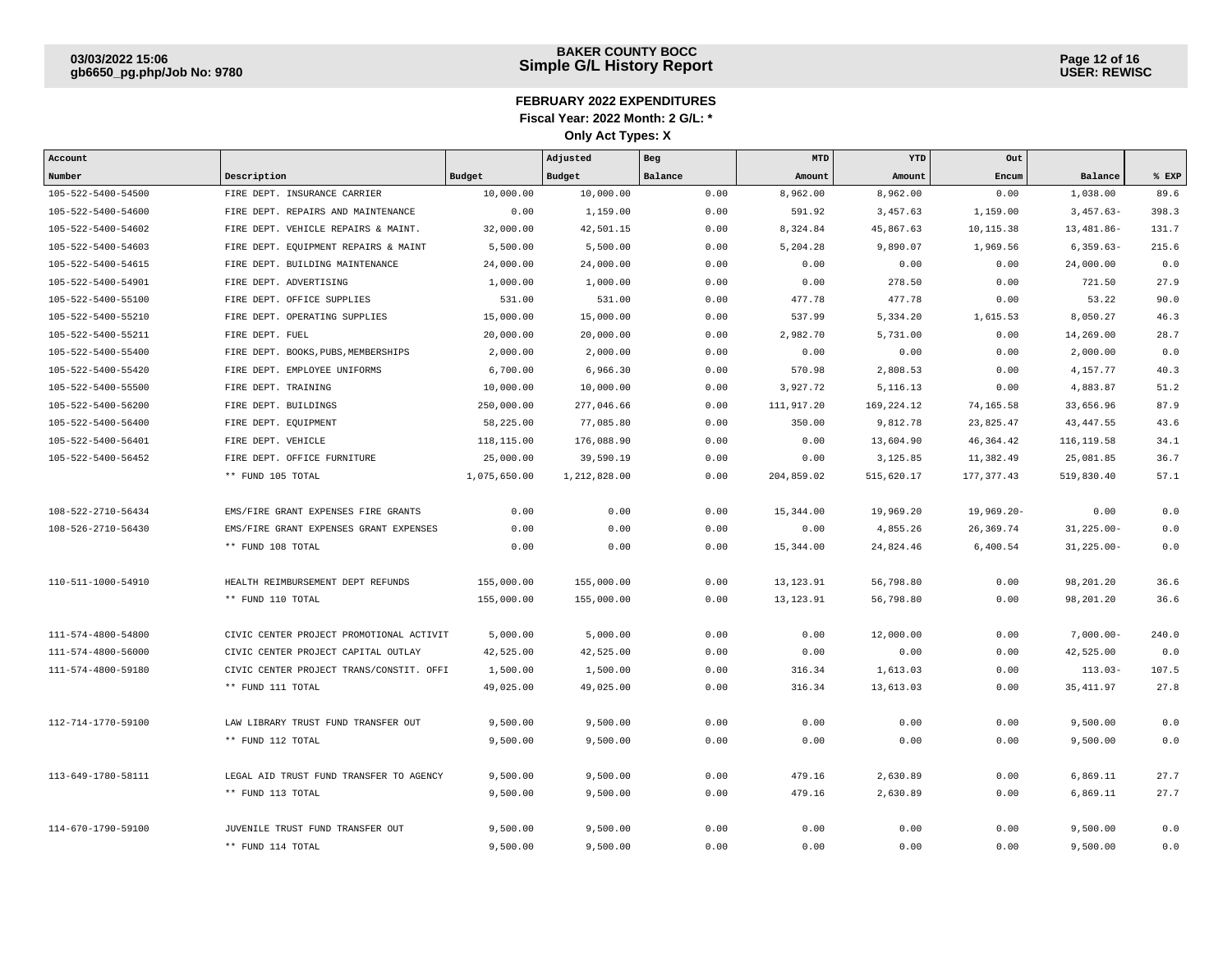| Account            |                                          |              | Adjusted     | Beg     | MTD       | YTD        | Out          |             |       |
|--------------------|------------------------------------------|--------------|--------------|---------|-----------|------------|--------------|-------------|-------|
| Number             | Description                              | Budget       | Budget       | Balance | Amount    | Amount     | Encum        | Balance     | % EXP |
|                    |                                          |              |              |         |           |            |              |             |       |
| 115-521-6800-59180 | CRIME PREVENTION T.F. TRANS/CONSTIT. OFF | 10,025.00    | 10,025.00    | 0.00    | 0.00      | 0.00       | 0.00         | 10,025.00   | 0.0   |
|                    | ** FUND 115 TOTAL                        | 10,025.00    | 10,025.00    | 0.00    | 0.00      | 0.00       | 0.00         | 10,025.00   | 0.0   |
|                    |                                          |              |              |         |           |            |              |             |       |
| 116-534-6500-51200 | SOLID WASTE REGULAR SALARIES/WAGES       | 99,620.00    | 99,620.00    | 0.00    | 7,664.00  | 46,083.38  | 0.00         | 53,536.62   | 46.3  |
| 116-534-6500-51400 | SOLID WASTE OVERTIME                     | 8,650.00     | 8,650.00     | 0.00    | 0.00      | 933.70     | 0.00         | 7,716.30    | 10.8  |
| 116-534-6500-51500 | SOLID WASTE SPECIAL PAY                  | 4,900.00     | 4,900.00     | 0.00    | 0.00      | 0.00       | 0.00         | 4,900.00    | 0.0   |
| 116-534-6500-52100 | SOLID WASTE FICA TAXES                   | 8,657.00     | 8,657.00     | 0.00    | 554.20    | 3,581.91   | 0.00         | 5,075.09    | 41.4  |
| 116-534-6500-52200 | SOLID WASTE RETIREMENT - FRS             | 12,245.00    | 12,245.00    | 0.00    | 829.23    | 5,293.58   | 0.00         | 6,951.42    | 43.2  |
| 116-534-6500-52300 | SOLID WASTE HEALTH INSURANCE             | 32,899.00    | 32,899.00    | 0.00    | 1,338.08  | 8,243.52   | 0.00         | 24,655.48   | 25.1  |
| 116-534-6500-52301 | SOLID WASTE LIFE INSURANCE               | 90.00        | 90.00        | 0.00    | 5.61      | 34.82      | 0.00         | 55.18       | 38.7  |
| 116-534-6500-52302 | SOLID WASTE HRA CONTRIBUTION             | 720.00       | 720.00       | 0.00    | 30.27     | 184.22     | 0.00         | 535.78      | 25.6  |
| 116-534-6500-53100 | SOLID WASTE PROFESSIONAL SERVICES        | 5,000.00     | 5,000.00     | 0.00    | 0.00      | 0.00       | 0.00         | 5,000.00    | 0.0   |
| 116-534-6500-53150 | SOLID WASTE RECYCLING SITE ATTENDANTS    | 246,220.00   | 246,220.00   | 0.00    | 17,592.12 | 77,894.10  | 16,419.78    | 151,906.12  | 38.3  |
| 116-534-6500-53403 | SOLID WASTE NEW RIVER TIPPING FEE        | 380,000.00   | 380,000.00   | 0.00    | 613.06    | 106,651.08 | 27,229.03    | 246, 119.89 | 35.2  |
| 116-534-6500-54100 | SOLID WASTE COMMUNICATIONS               | 6,012.00     | 6,012.00     | 0.00    | 267.49    | 2,018.13   | 0.00         | 3,993.87    | 33.6  |
| 116-534-6500-54301 | SOLID WASTE ELECTRIC                     | 8,530.00     | 8,530.00     | 0.00    | 577.23    | 2,497.57   | 0.00         | 6,032.43    | 29.3  |
| 116-534-6500-54400 | SOLID WASTE RENTALS AND LEASES           | 6,480.00     | 6,480.00     | 0.00    | 405.00    | 2,025.00   | 0.00         | 4,455.00    | 31.3  |
| 116-534-6500-54600 | SOLID WASTE REPAIRS AND MAINTENANCE      | 5,000.00     | 5,000.00     | 0.00    | 95.74     | 2,546.19   | 0.00         | 2,453.81    | 50.9  |
| 116-534-6500-54602 | SOLID WASTE VEHICLE REPAIRS & MAINT.     | 36,000.00    | 36,000.00    | 0.00    | 5,015.28  | 12,725.33  | 741.30       | 22,533.37   | 37.4  |
| 116-534-6500-55210 | SOLID WASTE OPERATING SUPPLIES           | 12,955.00    | 12,955.00    | 0.00    | 481.91    | 2,473.74   | 0.00         | 10,481.26   | 19.1  |
| 116-534-6500-55211 | SOLID WASTE FUEL                         | 52,500.00    | 52,500.00    | 0.00    | 0.00      | 15,402.22  | 0.00         | 37,097.78   | 29.3  |
| 116-534-6500-56300 | SOLID WASTE IMPROVEMENTS                 | 55,000.00    | 55,000.00    | 0.00    | 0.00      | 27,519.95  | $27,494.94-$ | 54,974.99   | 0.1   |
| 116-534-6500-56400 | SOLID WASTE EQUIPMENT                    | 65,000.00    | 65,000.00    | 0.00    | 0.00      | 5,810.00   | 0.00         | 59,190.00   | 8.9   |
|                    | ** FUND 116 TOTAL                        | 1,046,478.00 | 1,046,478.00 | 0.00    | 35,469.22 | 321,918.44 | 16,895.17    | 707,664.39  | 32.4  |
|                    |                                          |              |              |         |           |            |              |             |       |
| 117-739-6600-58111 | ALCOHOL/DRUG ABUSE EXPENS TRANSFER TO AG | 1,500.00     | 1,500.00     | 0.00    | 0.00      | 0.00       | 0.00         | 1,500.00    | 0.0   |
|                    | ** FUND 117 TOTAL                        | 1,500.00     | 1,500.00     | 0.00    | 0.00      | 0.00       | 0.00         | 1,500.00    | 0.0   |
|                    |                                          |              |              |         |           |            |              |             |       |
| 119-761-9220-54600 | COURT FACILITY EXPENSES REPAIRS AND MAIN | 60,000.00    | 60,000.00    | 0.00    | 4,171.81  | 6,518.26   | 0.00         | 53,481.74   | 10.9  |
| 119-761-9220-54615 | COURT FACILITY EXPENSES BUILDING MAINTEN | 30,000.00    | 30,000.00    | 0.00    | 0.00      | 1,756.00   | 0.00         | 28, 244.00  | 5.9   |
| 119-761-9220-54617 | COURT FACILITY EXPENSES COURT SECURITY M | 5,000.00     | 5,000.00     | 0.00    | 0.00      | 0.00       | 3,989.80     | 1,010.20    | 79.8  |
| 119-761-9220-54618 | COURT FACILITY EXPENSES GIVING BACK TO B | 7,500.00     | 9,019.96     | 0.00    | 625.00    | 3,125.00   | 1,519.96     | 4,375.00    | 51.5  |
| 119-761-9220-55210 | COURT FACILITY EXPENSES OPERATING SUPPLI | 4,500.00     | 4,500.00     | 0.00    | 0.00      | 0.00       | 0.00         | 4,500.00    | 0.0   |
| 119-761-9220-56400 | COURT FACILITY EXPENSES EQUIPMENT        | 0.00         | 4,086.63     | 0.00    | 0.00      | 0.00       | 4,086.63     | 0.00        | 100.0 |
|                    | ** FUND 119 TOTAL                        | 107,000.00   | 112,606.59   | 0.00    | 4,796.81  | 11,399.26  | 9,596.39     | 91,610.94   | 18.7  |
|                    |                                          |              |              |         |           |            |              |             |       |
| 120-769-6700-58111 | DRIVER'S ED TRUST FUND TRANSFER TO AGENC | 7,500.00     | 7,500.00     | 0.00    | 578.84    | 2,350.65   | 0.00         | 5,149.35    | 31.3  |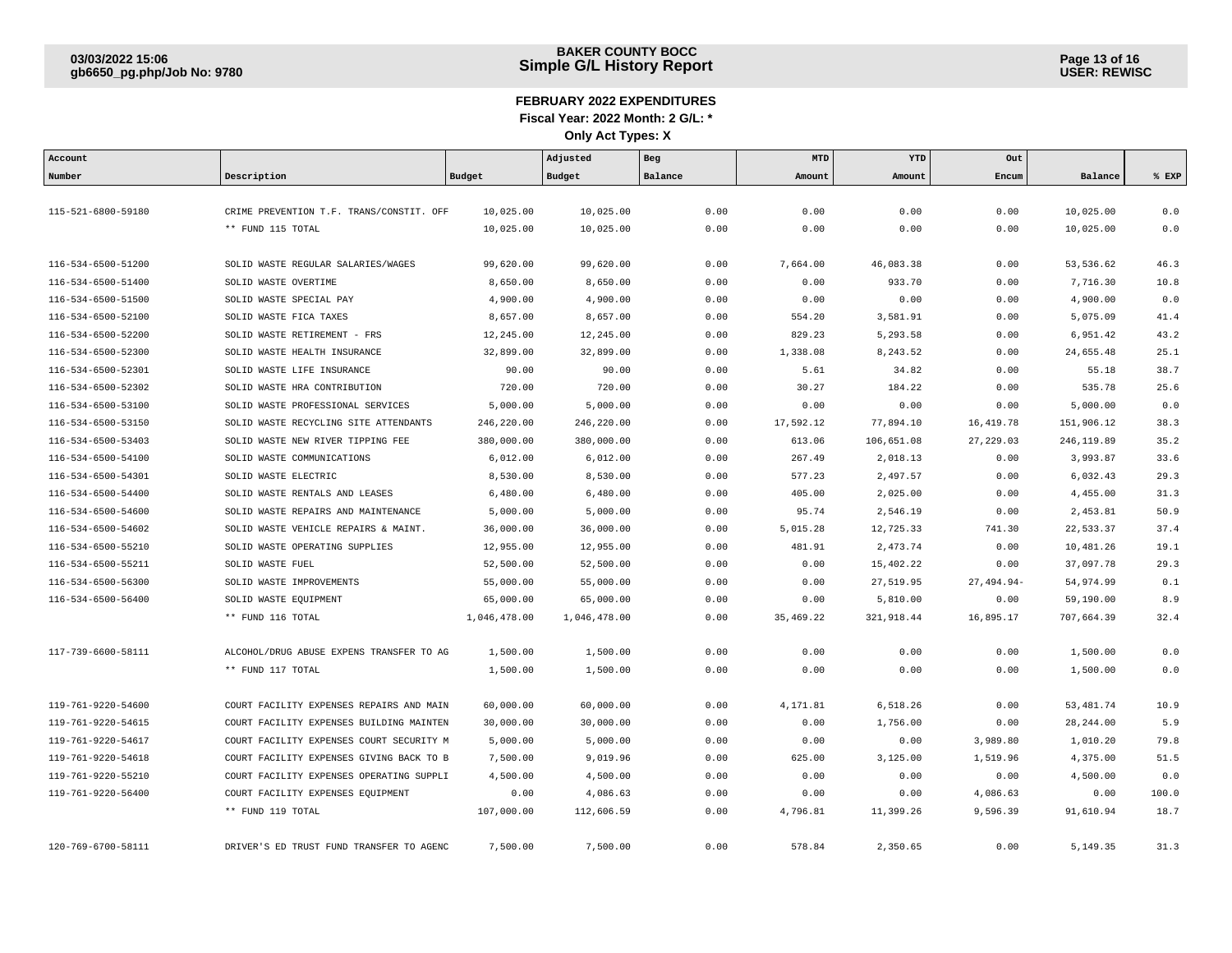| Account            |                                          |            | Adjusted   | Beg     | MTD       | YTD        | Out             |              |         |
|--------------------|------------------------------------------|------------|------------|---------|-----------|------------|-----------------|--------------|---------|
| Number             | Description                              | Budget     | Budget     | Balance | Amount    | Amount     | Encum           | Balance      | EXP     |
|                    | ** FUND 120 TOTAL                        | 7,500.00   | 7,500.00   | 0.00    | 578.84    | 2,350.65   | 0.00            | 5,149.35     | 31.3    |
|                    |                                          |            |            |         |           |            |                 |              |         |
| 121-521-9500-59180 | EXPENSES-SPECIAL LAW TRANS/CONSTIT. OFFI | 10,000.00  | 10,000.00  | 0.00    | 0.00      | 0.00       | 0.00            | 10,000.00    | 0.0     |
|                    | ** FUND 121 TOTAL                        | 10,000.00  | 10,000.00  | 0.00    | 0.00      | 0.00       | 0.00            | 10,000.00    | 0.0     |
|                    |                                          |            |            |         |           |            |                 |              |         |
| 122-554-1092-53400 | SHIP FUND/17-18 OTHER CONTRACTUAL        | 170,081.00 | 170,081.00 | 0.00    | 0.00      | 32,155.00  | $25,000.00 -$   | 162,926.00   | 4.2     |
| 122-554-1093-53400 | SHIP FUNDS/18-19 OTHER CONTRACTUAL       | 315,000.00 | 315,000.00 | 0.00    | 19,162.55 | 349,527.71 | $278, 209.00 -$ | 243,681.29   | 22.6    |
| 122-554-1094-53400 | SHIP FUNDS/19-20 OTHER CONTRACTUAL       | 315,000.00 | 315,000.00 | 0.00    | 17,588.40 | 17,988.40  | 219,644.00      | 77,367.60    | 75.4    |
| 122-554-8700-51200 | SHIP OPERATIONS REGULAR SALARIES/WAGES   | 16,224.00  | 16,224.00  | 0.00    | 1,248.00  | 6,360.48   | 0.00            | 9,863.52     | 39.2    |
| 122-554-8700-52100 | SHIP OPERATIONS FICA TAXES               | 1,241.00   | 1,241.00   | 0.00    | 88.36     | 453.84     | 0.00            | 787.16       | 36.6    |
| 122-554-8700-52200 | SHIP OPERATIONS RETIREMENT - FRS         | 1,755.00   | 1,755.00   | 0.00    | 135.04    | 688.24     | 0.00            | 1,066.76     | 39.2    |
| 122-554-8700-52300 | SHIP OPERATIONS HEALTH INSURANCE         | 3,395.00   | 3,395.00   | 0.00    | 344.01    | 1,720.05   | 0.00            | 1,674.95     | 50.7    |
| 122-554-8700-52301 | SHIP OPERATIONS LIFE INSURANCE           | 15.00      | 15.00      | 0.00    | 1.50      | 7.50       | 0.00            | 7.50         | 50.0    |
| 122-554-8700-52302 | SHIP OPERATIONS HRA CONTRIBUTION         | 120.00     | 120.00     | 0.00    | 12.00     | 60.00      | 0.00            | 60.00        | 50.0    |
| 122-554-8700-54100 | SHIP OPERATIONS COMMUNICATIONS           | 1,878.00   | 1,878.00   | 0.00    | 0.00      | 0.00       | 0.00            | 1,878.00     | 0.0     |
| 122-554-8700-54200 | SHIP OPERATIONS POSTAGE                  | 500.00     | 500.00     | 0.00    | 0.00      | 0.00       | 0.00            | 500.00       | 0.0     |
| 122-554-8700-54301 | SHIP OPERATIONS ELECTRIC                 | 1,253.00   | 1,253.00   | 0.00    | 0.00      | 0.00       | 0.00            | 1,253.00     | 0.0     |
| 122-554-8700-54302 | SHIP OPERATIONS WATER                    | 95.00      | 95.00      | 0.00    | 0.00      | 0.00       | 0.00            | 95.00        | 0.0     |
| 122-554-8700-54400 | SHIP OPERATIONS RENTALS AND LEASES       | 1,113.00   | 1,113.00   | 0.00    | 0.00      | 0.00       | 0.00            | 1,113.00     | 0.0     |
| 122-554-8700-54600 | SHIP OPERATIONS REPAIRS AND MAINTENANCE  | 1,363.00   | 1,363.00   | 0.00    | 0.00      | 0.00       | 0.00            | 1,363.00     | 0.0     |
| 122-554-8700-54901 | SHIP OPERATIONS ADVERTISING              | 600.00     | 600.00     | 0.00    | 0.00      | 59.85      | 0.00            | 540.15       | 10.0    |
| 122-554-8700-54905 | SHIP OPERATIONS RECORDING FEES           | 0.00       | 0.00       | 0.00    | 1,250.67  | 1,504.40   | 0.00            | $1,504.40-$  | 0.0     |
| 122-554-8700-55100 | SHIP OPERATIONS OFFICE SUPPLIES          | 500.00     | 500.00     | 0.00    | 0.00      | 337.38     | $80.99 -$       | 243.61       | 51.3    |
| 122-554-8700-55210 | SHIP OPERATIONS OPERATING SUPPLIES       | 550.00     | 550.00     | 0.00    | 0.00      | 6,939.98   | 0.00            | $6,389.98 -$ | 1,261.8 |
| 122-554-8700-55211 | SHIP OPERATIONS FUEL                     | 200.00     | 200.00     | 0.00    | 0.00      | 10.00      | 0.00            | 190.00       | 5.0     |
| 122-554-8700-56452 | SHIP OPERATIONS OFFICE FURNITURE         | 0.00       | 0.00       | 0.00    | 0.00      | 86.44      | 0.00            | $86.44-$     | 0.0     |
|                    | ** FUND 122 TOTAL                        | 830,883.00 | 830,883.00 | 0.00    | 39,830.53 | 417,899.27 | 83,645.99-      | 496,629.72   | 40.2    |
|                    |                                          |            |            |         |           |            |                 |              |         |
| 123-572-3920-53100 | SHOALS PARK 2016 PROFESSIONAL SERVICES   | 30,000.00  | 30,000.00  | 0.00    | 7,275.72  | 18,263.91  | 0.00            | 11,736.09    | 60.9    |
| 123-572-3920-53400 | SHOALS PARK 2016 OTHER CONTRACTUAL       | 80,000.00  | 80,000.00  | 0.00    | 0.00      | 0.00       | 0.00            | 80,000.00    | 0.0     |
| 123-572-3920-53401 | SHOALS PARK 2016 CONTRACTUAL SERVICES    | 25,553.00  | 25,553.00  | 0.00    | 0.00      | 0.00       | 0.00            | 25,553.00    | 0.0     |
| 123-572-3920-54300 | SHOALS PARK 2016 UTILITY SERVICES        | 2,500.00   | 2,500.00   | 0.00    | 166.36    | 650.20     | 0.00            | 1,849.80     | 26.0    |
| 123-572-3920-54600 | SHOALS PARK 2016 REPAIRS AND MAINTENANCE | 15,000.00  | 15,000.00  | 0.00    | 780.00    | 3,716.50   | 4,104.00        | 7,179.50     | 52.1    |
| 123-572-3920-54602 | SHOALS PARK 2016 VEHICLE REPAIRS & MAINT | 0.00       | 0.00       | 0.00    | 746.42    | 5,596.40   | 0.00            | $5,596.40-$  | 0.0     |
| 123-572-3920-54930 | SHOALS PARK 2016 COMMISSION & FEES       | 1,250.00   | 1,250.00   | 0.00    | 0.00      | 0.00       | 0.00            | 1,250.00     | 0.0     |
| 123-572-3920-55210 | SHOALS PARK 2016 OPERATING SUPPLIES      | 5,000.00   | 5,000.00   | 0.00    | 1,006.93  | 1,998.24   | 720.00          | 2,281.76     | 54.4    |
| 123-572-3920-55211 | SHOALS PARK 2016 FUEL                    | 1,000.00   | 1,000.00   | 0.00    | 82.68     | 543.06     | 0.00            | 456.94       | 54.3    |
| 123-572-3920-55219 | SHOALS PARK 2016 CREDIT CARD FEES EXP    | 0.00       | 0.00       | 0.00    | 155.99    | 607.53     | 0.00            | $607.53 -$   | 0.0     |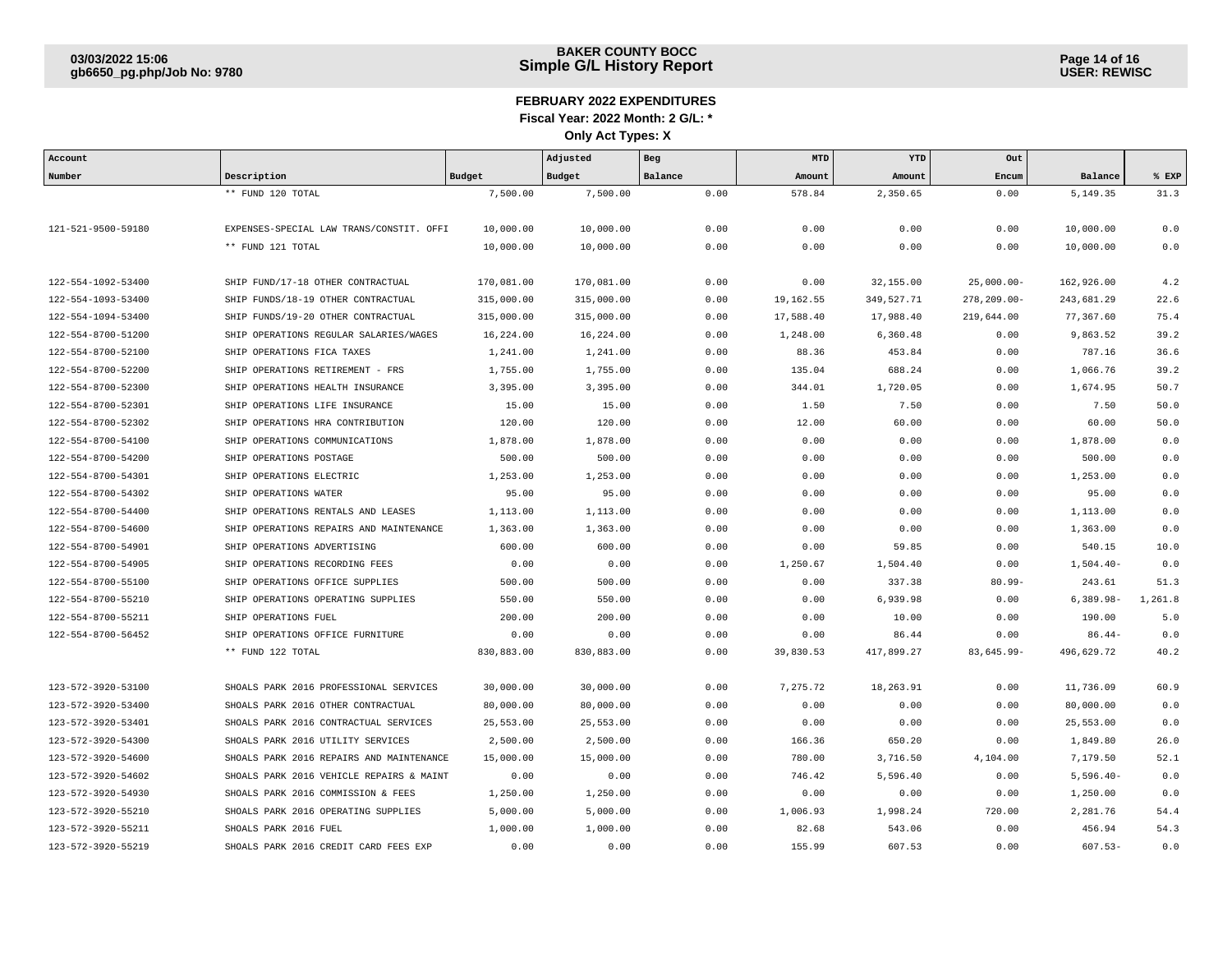| Account               |                                          |               | Adjusted     | Beg     | <b>MTD</b> | YTD         | Out          |                |       |
|-----------------------|------------------------------------------|---------------|--------------|---------|------------|-------------|--------------|----------------|-------|
| Number                | Description                              | <b>Budget</b> | Budget       | Balance | Amount     | Amount      | Encum        | Balance        | % EXP |
| 123-572-3920-56200    | SHOALS PARK 2016 BUILDINGS               | 3,200.00      | 3,200.00     | 0.00    | 0.00       | 0.00        | 0.00         | 3,200.00       | 0.0   |
| 123-572-3920-56400    | SHOALS PARK 2016 EQUIPMENT               | 15,000.00     | 15,000.00    | 0.00    | 0.00       | 1,809.94    | 1,809.94-    | 15,000.00      | 0.0   |
| 123-572-3920-59900    | SHOALS PARK 2016 CONTINGENCY RESERVES    | 14,000.00     | 14,000.00    | 0.00    | 0.00       | 0.00        | 0.00         | 14,000.00      | 0.0   |
|                       | ** FUND 123 TOTAL                        | 192,503.00    | 192,503.00   | 0.00    | 10,214.10  | 33, 185. 78 | 3,014.06     | 156,303.16     | 18.8  |
|                       |                                          |               |              |         |            |             |              |                |       |
| 133-572-3800-53117.2  | BOATING IMPROVEMENT FUND FBIP-ST.MARY CO | 382,000.00    | 382,000.00   | 0.00    | 0.00       | 4,747.50    | 0.00         | 377, 252.50    | 1.2   |
| 133-572-3800-56302    | BOATING IMPROVEMENT FUND BOATING IMPROVE | 50,000.00     | 50,000.00    | 0.00    | 0.00       | 0.00        | 0.00         | 50,000.00      | 0.0   |
|                       | ** FUND 133 TOTAL                        | 432,000.00    | 432,000.00   | 0.00    | 0.00       | 4,747.50    | 0.00         | 427, 252.50    | 1.1   |
|                       |                                          |               |              |         |            |             |              |                |       |
| 139-739-9390-53120    | COURT INNOVATIONS TRUST OTHER PROF. SERV | 35,000.00     | 35,000.00    | 0.00    | 0.00       | 0.00        | 0.00         | 35,000.00      | 0.0   |
| 139-739-9390-54100    | COURT INNOVATIONS TRUST COMMUNICATIONS   | 1,000.00      | 1,000.00     | 0.00    | 80.00      | 320.00      | 0.00         | 680.00         | 32.0  |
| 139-739-9390-54600    | COURT INNOVATIONS TRUST REPAIRS AND MAIN | 5,000.00      | 5,000.00     | 0.00    | 0.00       | 219.98      | 0.00         | 4,780.02       | 4.4   |
| 139-739-9390-56300    | COURT INNOVATIONS TRUST IMPROVEMENTS     | 50,000.00     | 50,000.00    | 0.00    | 0.00       | 0.00        | 0.00         | 50,000.00      | 0.0   |
|                       | ** FUND 139 TOTAL                        | 91,000.00     | 91,000.00    | 0.00    | 80.00      | 539.98      | 0.00         | 90,460.02      | 0.6   |
|                       |                                          |               |              |         |            |             |              |                |       |
| 166-525-9600-54600    | 12.50 SC REPAIRS AND MAINTENANCE         | 37,007.00     | 37,007.00    | 0.00    | 2,562.00   | 7,686.00    | 0.00         | 29,321.00      | 20.8  |
|                       | ** FUND 166 TOTAL                        | 37,007.00     | 37,007.00    | 0.00    | 2,562.00   | 7,686.00    | 0.00         | 29,321.00      | 20.8  |
|                       |                                          |               |              |         |            |             |              |                |       |
| 180-586-8800-53190    | IMPACT FEE TRUST FUND EXP ADMIN.SERVICES | 2,500.00      | 2,500.00     | 0.00    | 0.00       | 0.00        | 0.00         | 2,500.00       | 0.0   |
|                       | ** FUND 180 TOTAL                        | 2,500.00      | 2,500.00     | 0.00    | 0.00       | 0.00        | 0.00         | 2,500.00       | 0.0   |
|                       |                                          |               |              |         |            |             |              |                |       |
| 198-000-1980-56010    | GRANT FUNDS GRANT EXPENSE                | 2,836,850.00  | 0.00         | 0.00    | 0.00       | 0.00        | 0.00         | 0.00           | 0.0   |
| 198-000-1980-56010.1  | GRANT FUNDS GRANT EXPENSE-1              | 0.00          | 246,877.00   | 0.00    | 3,676.00   | 3,676.00    | 0.00         | 243, 201.00    | 1.5   |
| 198-000-1980-56010.2  | GRANT FUNDS GRANT EXPENSE-2              | 0.00          | 900,000.00   | 0.00    | 0.00       | 0.00        | 0.00         | 900,000.00     | 0.0   |
| 198-000-1980-56010.3  | GRANT FUNDS GRANT EXPENSE-3              | 0.00          | 250,000.00   | 0.00    | 0.00       | 0.00        | 0.00         | 250,000.00     | 0.0   |
| 198-000-1980-56010.4  | GRANT FUNDS GRANT EXPENSE                | 0.00          | 766,223.00   | 0.00    | 0.00       | 0.00        | 0.00         | 766,223.00     | 0.0   |
| 198-000-1980-56010.5  | GRANT FUNDS GRANT EXPENSE-               | 0.00          | 185,000.00   | 0.00    | 0.00       | 0.00        | 0.00         | 185,000.00     | 0.0   |
| 198-000-1980-56010.6  | GRANT FUNDS GRANT EXPENSE-               | 0.00          | 488,750.00   | 0.00    | 326,179.50 | 515, 152.25 | 0.00         | $26,402.25-$   | 105.4 |
|                       | ** FUND 198 TOTAL                        | 2,836,850.00  | 2,836,850.00 | 0.00    | 329,855.50 | 518,828.25  | 0.00         | 2,318,021.75   | 18.3  |
|                       |                                          |               |              |         |            |             |              |                |       |
| 199-000-1990-56010    | GRANT FUNDS GRANT EXPENSE                | 0.00          | 11,480.51    | 0.00    | 11,735.51  | 50,491.71   | $2,717.50 -$ | $36, 293.70 -$ | 416.1 |
| 199-000-1990-56010.4  | GRANT FUNDS GRANT EXPENSE-EQUIP          | 0.00          | 180,455.00   | 0.00    | 0.00       | 0.00        | 0.00         | 180,455.00     | 0.0   |
| 199-000-1990-56010.7  | GRANT FUNDS GRANT-PHASE3                 | 1,000,000.00  | 1,000,000.00 | 0.00    | 0.00       | 0.00        | 0.00         | 1,000,000.00   | 0.0   |
| 199-000-1990-56010.71 | GRANT FUNDS GRANT-BURIAL, PHASE3         | 0.00          | 0.00         | 0.00    | 0.00       | 12,000.00   | 0.00         | $12,000.00 -$  | 0.0   |
|                       | ** FUND 199 TOTAL                        | 1,000,000.00  | 1,191,935.51 | 0.00    | 11,735.51  | 62,491.71   | $2,717.50 -$ | 1,132,161.30   | 5.0   |
|                       |                                          |               |              |         |            |             |              |                |       |
| 255-522-5200-51200    | NATIONAL FOREST/TITLE III REGULAR SALARI | 39,140.00     | 39,140.00    | 0.00    | 3,011.20   | 17,381.04   | 0.00         | 21,758.96      | 44.4  |
| 255-522-5200-52100    | NATIONAL FOREST/TITLE III FICA TAXES     | 2,994.00      | 2,994.00     | 0.00    | 225.99     | 1,309.58    | 0.00         | 1,684.42       | 43.7  |